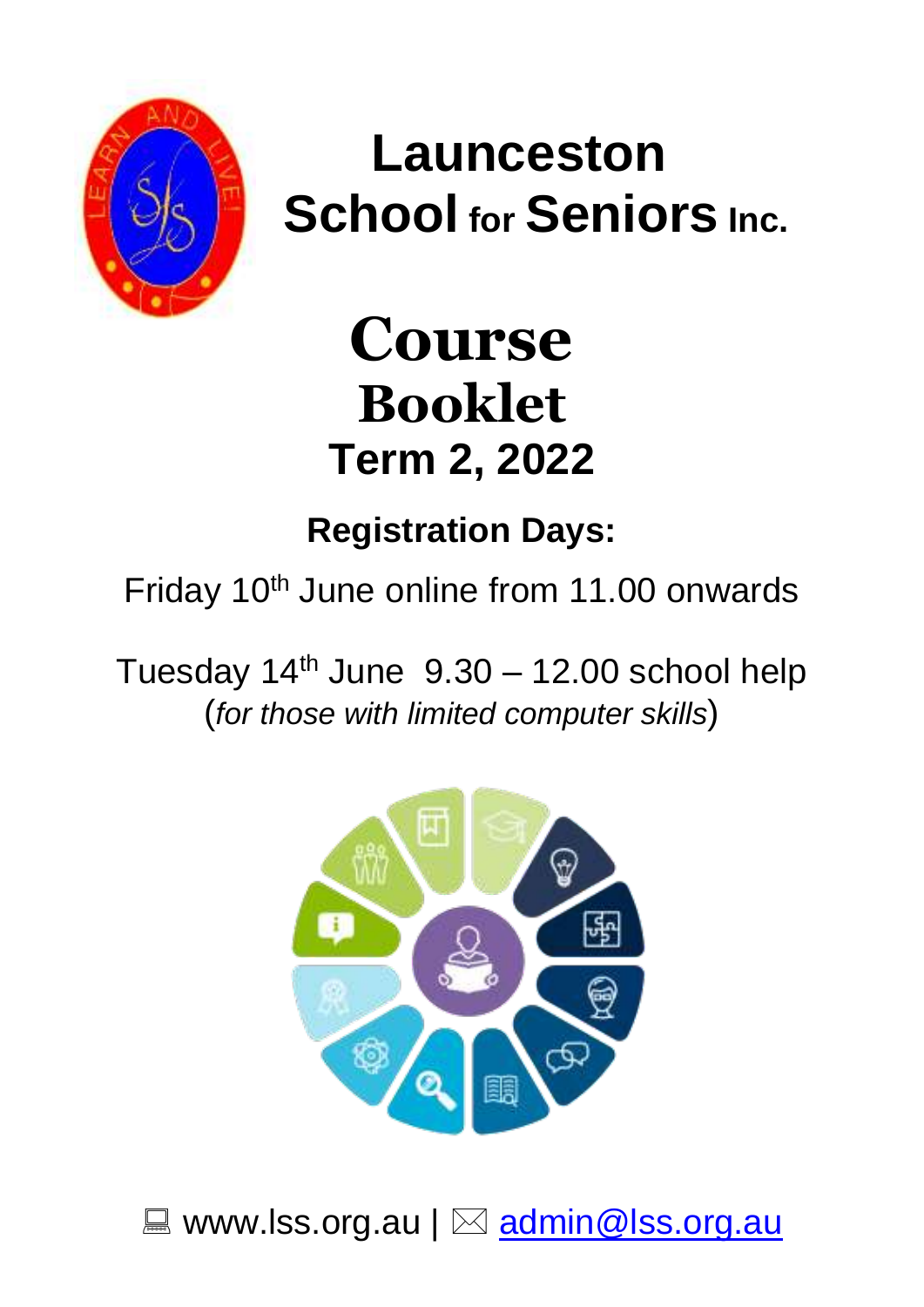**Parking** - We are fortunate to have some off-street parking available on our premises at High Street. Nevertheless, these spaces can be filled quite quickly. **There are also some free parking spaces on High Street, York Street all around City Park (Brisbane, Cimitiere, Lawrence St.) with a 3 hour limit. Please refer to diagram below.** 



**Please drive carefully** - Please take care when entering and leaving the High Street premises, particularly at those times when some classes have finished and the next classes are about to begin. **Pedestrians** - **for your own safety, please use the pedestrian gate.**

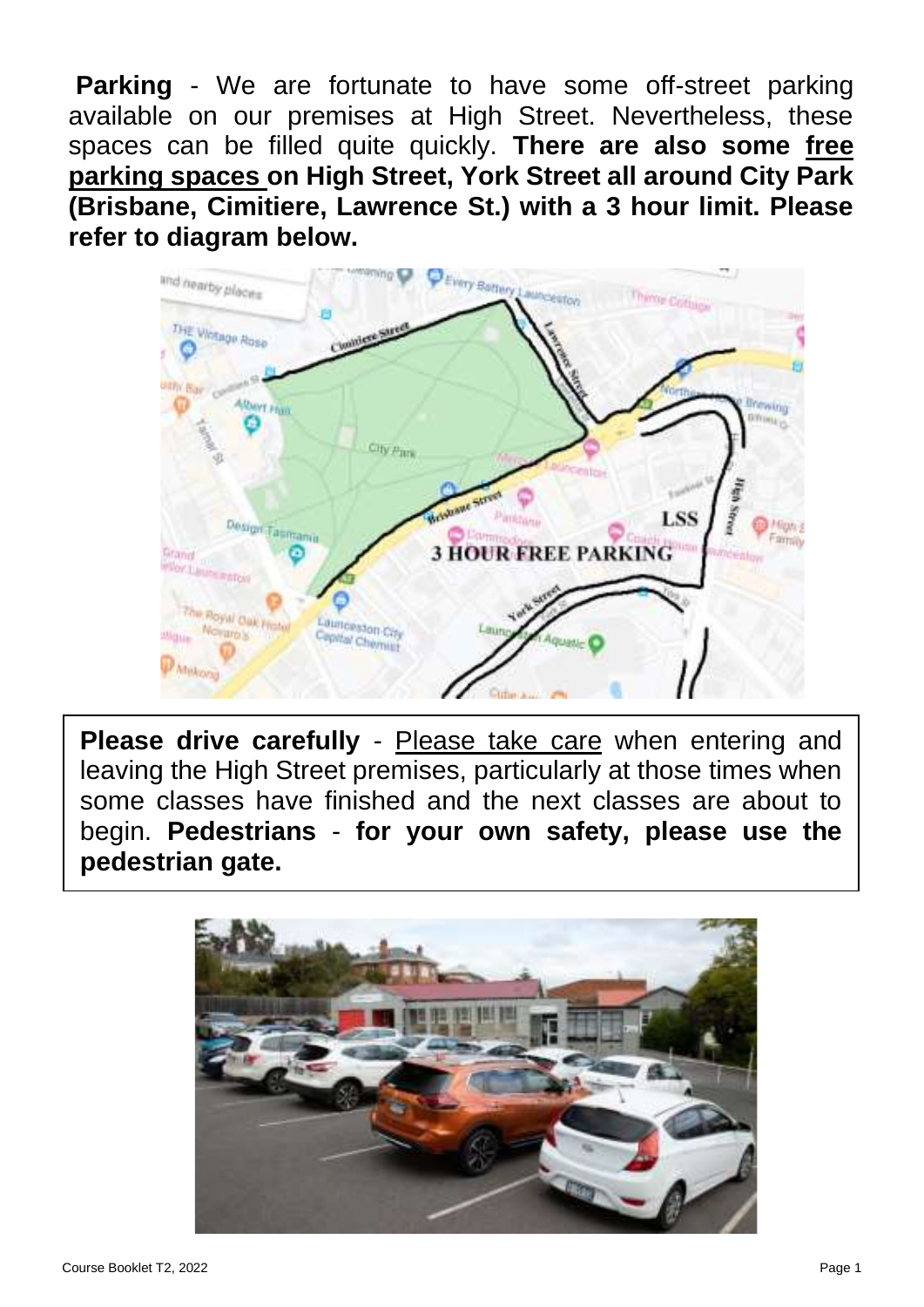### **LAUNCESTON SCHOOL FOR SENIORS Inc. Community Commitment**

#### **Introduction**

The aim of the Launceston School for Seniors Inc. is to provide and conduct programs which are educationally, vocationally or socially beneficial for members.

#### **Purpose**

To promote a shared understanding of the Community Commitment between all members, including tutors and committee, in their interactions with each other during all Launceston School for Seniors Inc. activities.

#### **Policy**

All members can participate in opportunities offered by the Launceston School for Seniors Inc. that are within their physical ability, knowledge or experience (where applicable) and class place availability.

All members can expect and should ensure, that the school has an environment that is safe, respectful and free from harassment, discrimination and bullying.

All members should foster and maintain positive relationships and act with honesty and integrity towards the school and community.

All members can expect, and should ensure, that other members' personal information is maintained in accordance with Launceston School for Seniors Inc. Privacy Policy.

All members should wear their current ID badge supplied by the school at all times when attending any Launceston School for Seniors activity.

All members should maintain the good reputation of Launceston School for Seniors, contribute to its ability to serve the community's interests and refrain from using membership to promote personal interests or financial gain.

All members can expect, and should ensure, that car park rules are followed and any damage to vehicles, school property or members' possessions are reported to the school office or class tutors.

All members should keep up to date with Launceston School for Seniors policies and notices by reading information posted in the organisation's newsletter, website or notice board.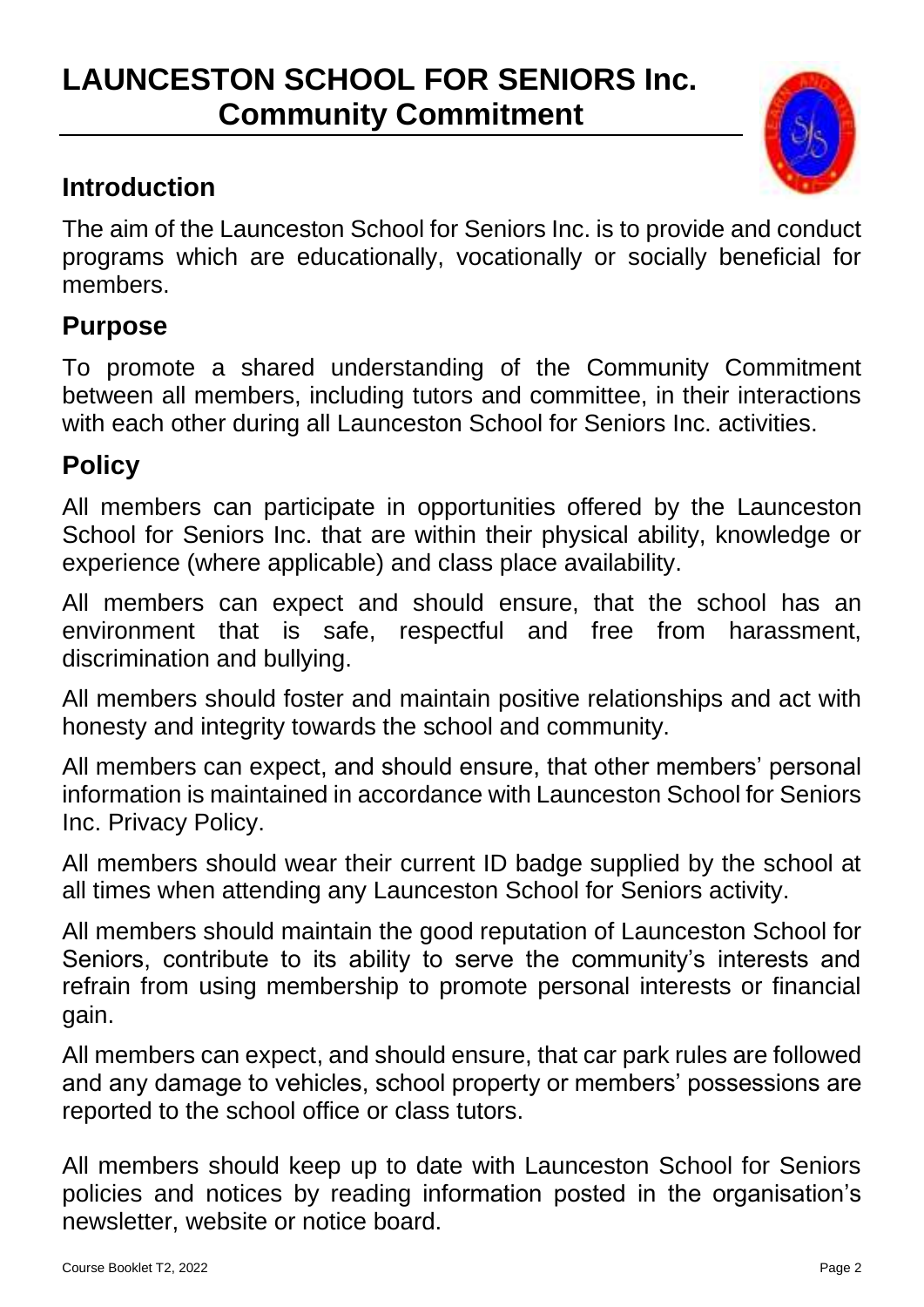### **REGISTRATION**

For Term 2, 2022 all classes in rooms 2,3,4 and Art room are restricted to 18 and room 1 is 14.

Some tutors have decided to limit their classes further, these classes will have a limit number shown in the course booklet. The classes operating from the halls have a limit of 45.

*If you enrol for a course and after 1 lesson decide it is not what you expected, please let the tutor know so that the next wait listed member can take your spot in the class.*

Registration Day will have 2 parts.

**Online registration** will take place on **Friday 10th June**. The registration system will be opened at 11.00am onwards for online registrations. 12 enrolments will be accepted prior to the wait list being invoked. If you are marked as wait listed it does not necessarily mean you are not in the class, once both registration days are finished your tutor will let you know if you have got in or not. Online registrations can be paid at the same time via PayPal - credit card or in the office  $15<sup>th</sup> - 17<sup>th</sup>$  June, 9.00am till 12.30pm. Members cannot participate in classes until they are financial. Anyone not financial by classes starting will be replaced in the class by the next wait listed member.

On **Tuesday 14th June**, between 9.30am and 12.00pm, we will conduct a school help day at 8 High Street for members who have no computer or limited computer skills. We trust that members who are capable of registering online will take that option as we will need to keep the traffic flow of members to a minimum on the registration day. We will accept cash, cheque or EFTPOS.

A reminder to current members prior to registration day. The Course Booklet will be available on the school website, and your guide to online registration is on page 4 and also on the website.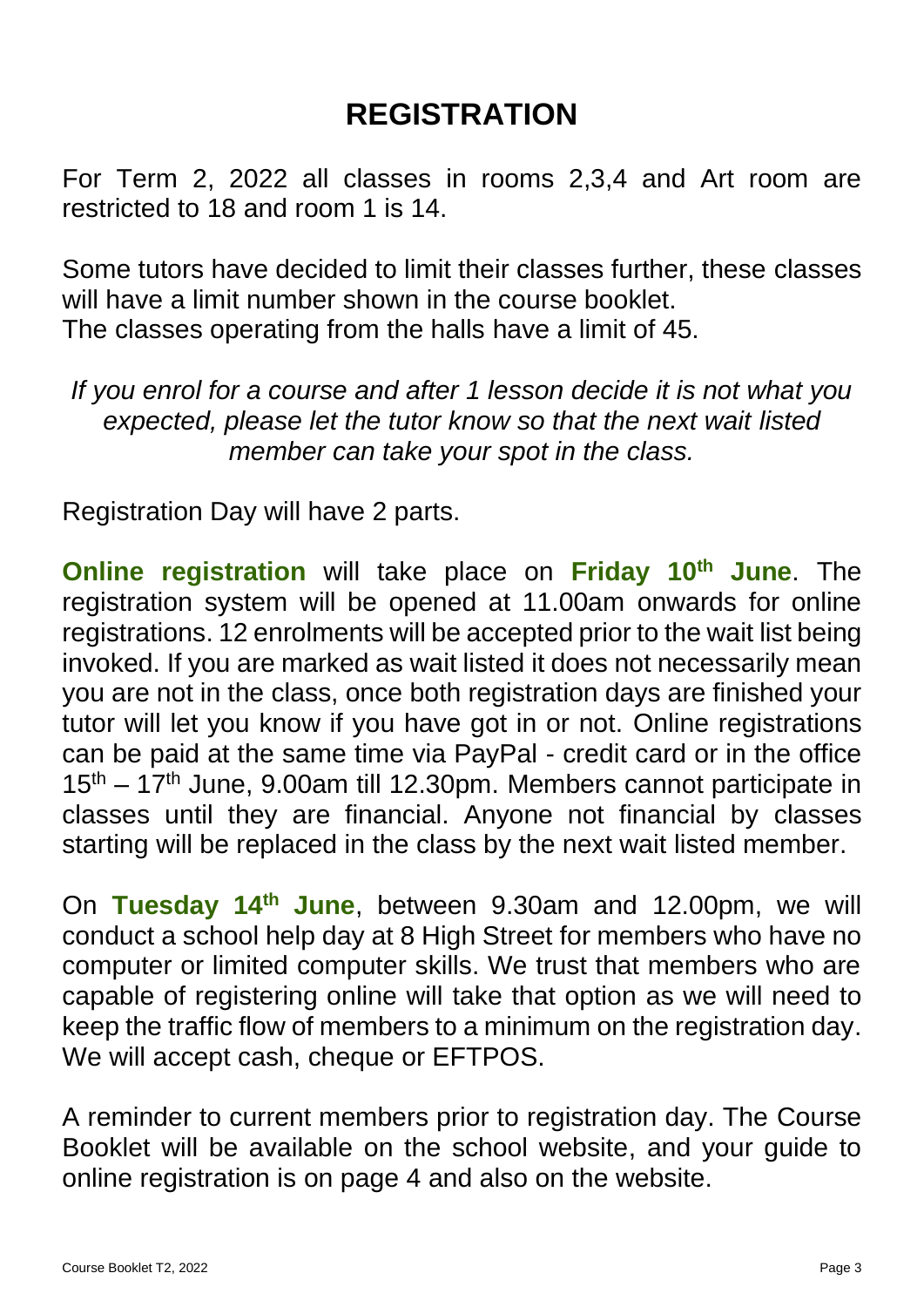#### **Online Log-in Procedure**

You will not be able to select courses until 11.00am on Friday 10<sup>th</sup> June. If you complete the procedure prior to choosing courses you can be sure that you can have access on registration day.

In your browser, enter [www.lss.org.au](http://www.lss.org.au/) (Can also be done on tablet or phone) Membership Members Log in Log in (existing and renewing members) Member number is on your name badge Password Submit



Read details carefully, make necessary changes, then click on Save at bottom of page.

Click on **Courses** in side bar (phones need to click on 3 bar icon to see side bar). Click on your preferred **Course** Details of the course will drop down Click **Add to Cart** at bottom of dropdown to enrol Repeat for other courses if any Click on **cart** in task bar Check cart and if correct click **checkout** View Invoice.

Click PayPal if paying by PayPal or Credit Card.

Click **Enrolments** in task bar to see all your enrolments.

#### **\$50 per term covers as many courses as you like.**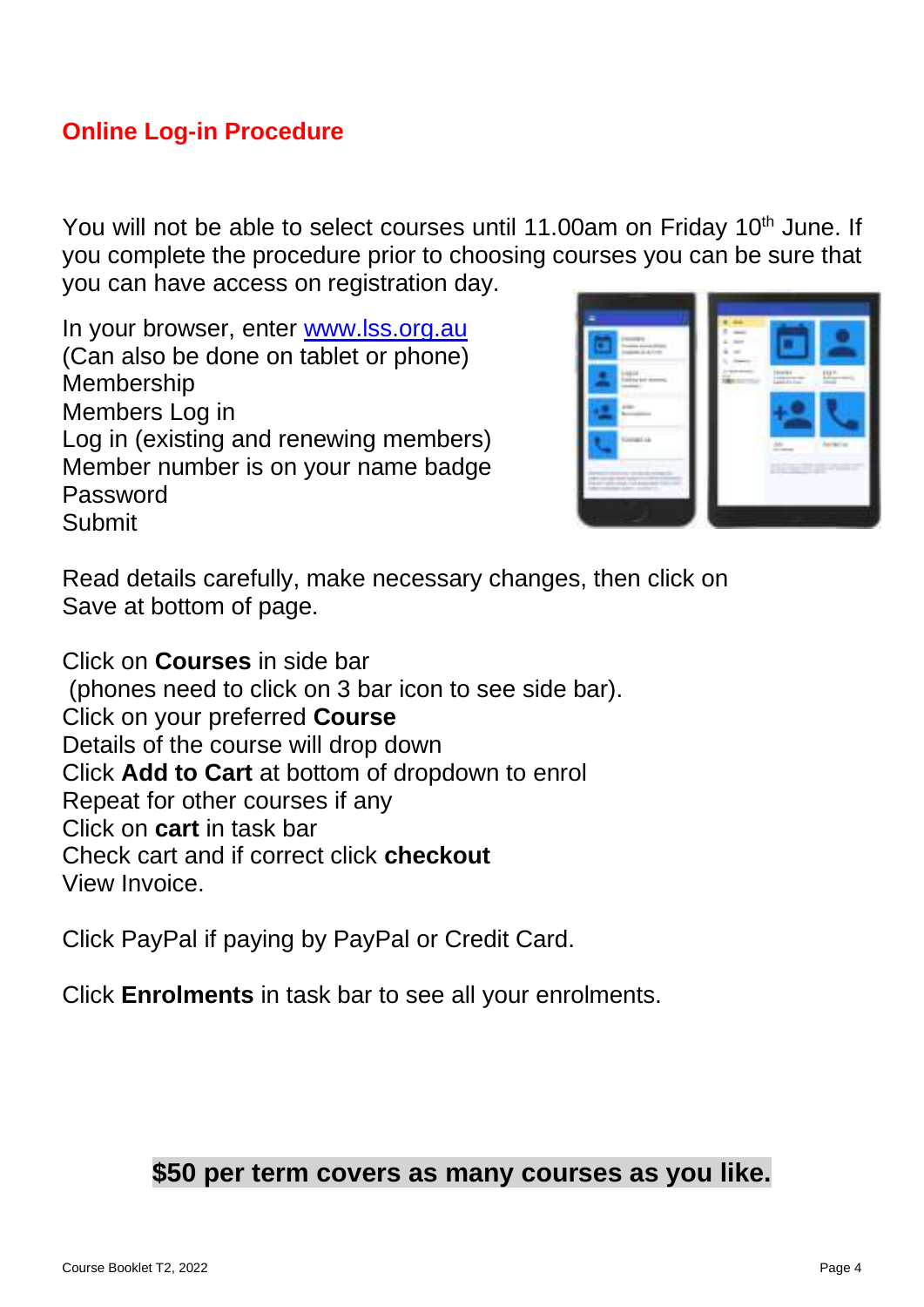| Venue         | <b>Start</b> | Finish | Course                              |
|---------------|--------------|--------|-------------------------------------|
| 8 High Street | 10.00        |        | <b>Walking for Health</b>           |
|               | 9.30         | 12.00  | Painting or Drawing                 |
|               | 9.30         | 11.00  | <b>Appreciating Classical Music</b> |
|               | 9.00         | 11.00  | <b>Better Digital Photography</b>   |
|               | 9.30         | 12.00  | Photography: Digital SLR            |
|               | 9.00         | 10.15  | Computers-PC Tablets & phone        |
|               | 10.45        | 12.00  | Computers-PC Tablets & phone        |
|               | 12.00        | 1.00   | <b>Ancient Western History</b>      |
|               | 12.30        | 2.30   | Art Lessons                         |
|               | 1.00         | 3.00   | Intro. to Photoshop Elements        |
|               | 1.00         | 3.00   | Analogue Recording to Digital       |
|               | 1.00         | 3.00   | <b>Photoshop Elements</b>           |
| <b>NTCC</b>   | 10.00        | 11.30  | Croquet                             |
| <b>NTCC</b>   | 1.00         | 2.30   | <b>Social Croquet</b>               |
|               |              |        |                                     |

#### **Course 73 – Walking for Health**

*Leaves at 10.00am from High Street carpark to various locations.*

For those who like to walk in company, our short, tutor-led walks around the Launceston area are of **50-90 minutes' duration** at moderate pace. The walks are graded according to amount of climb and terrain covered so that participants can choose which walks to join.

**Prompt departure.** 

Klaus Decker | Warren Groves Norma Purton

Warren Groves – 0437 361 530 **Course 50 – Painting or Drawing – Limit 12** 9.30am – 12.00pm | 8 High Street | Art Room

Join a friendly group of people interested in painting or drawing, in watercolour, pastel, acrylic, pencils or oils (water based only). There is no tutor, but many class members are happy to offer support, ideas, encouragement and guidance.

Joan Morley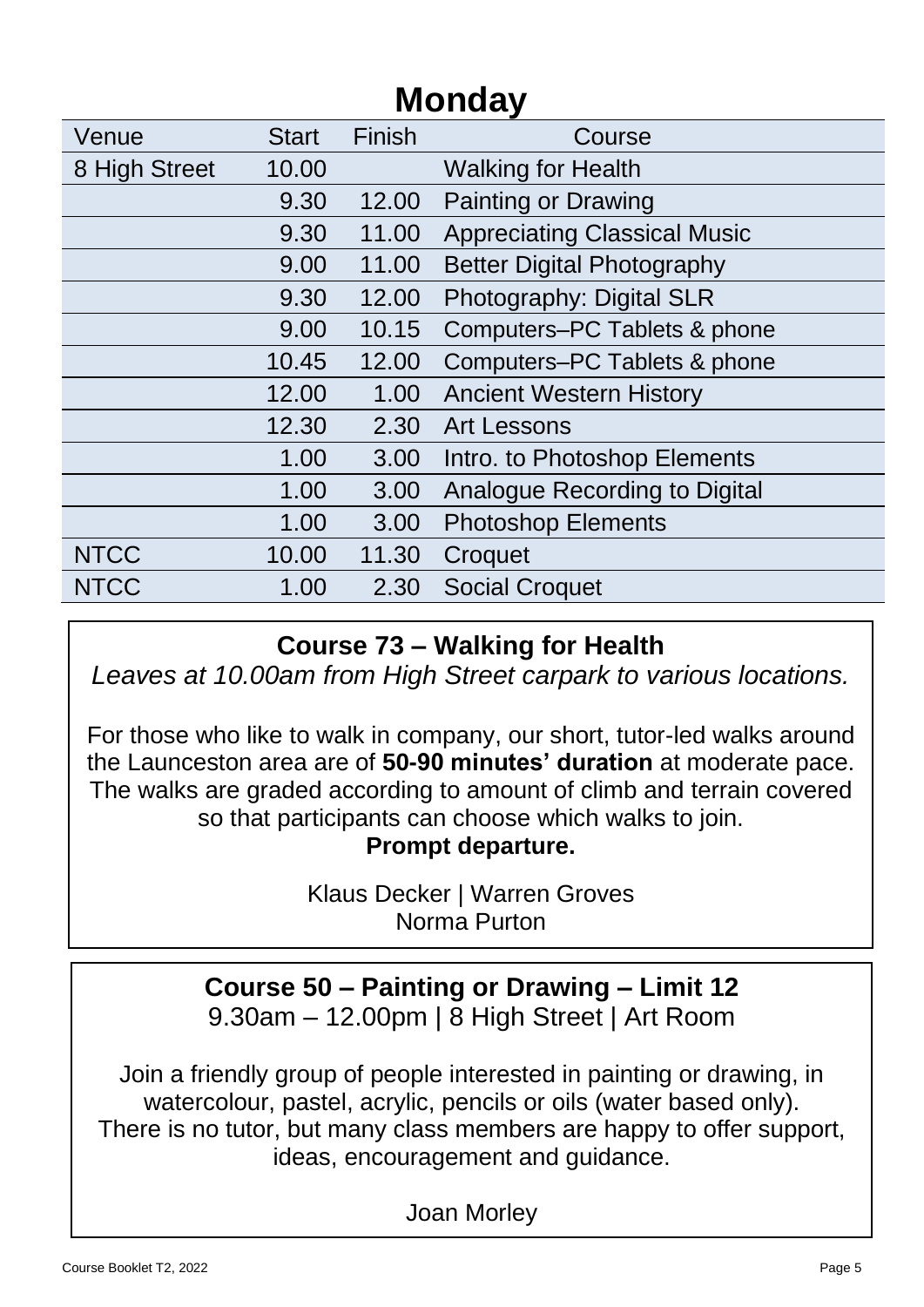#### **Course 30 – Appreciating Classical Music** 9.30am – 11.00am | 8 High Street | Room 1

Presenting and listening to Classical Music.

Rob Mitchelson | Michael Manhire

#### **Course 29 – Better Digital Photography**

9.00am – 11.00am | 8 High Street | Room 2

Learn to better understand your digital camera and learn the fundamentals of still photography.

Peter Ralph | John Elliott

#### **Course 51 – Photography: Getting More out of Your Digital SLR** 9.30am – 12.00pm | 8 High Street | Room 4

Continuing with our journey into ISO, apertures, shutter speeds, depth of field, composition, editing and much more. There will be outings so you can put your new skills to the test. **Participants must own an SLR or similar camera on which lenses can be changed. Before joining this class, you must have done at least 1 term with class 29 (Better Digital Photography).**

John Elliott | Terence Bracken OAM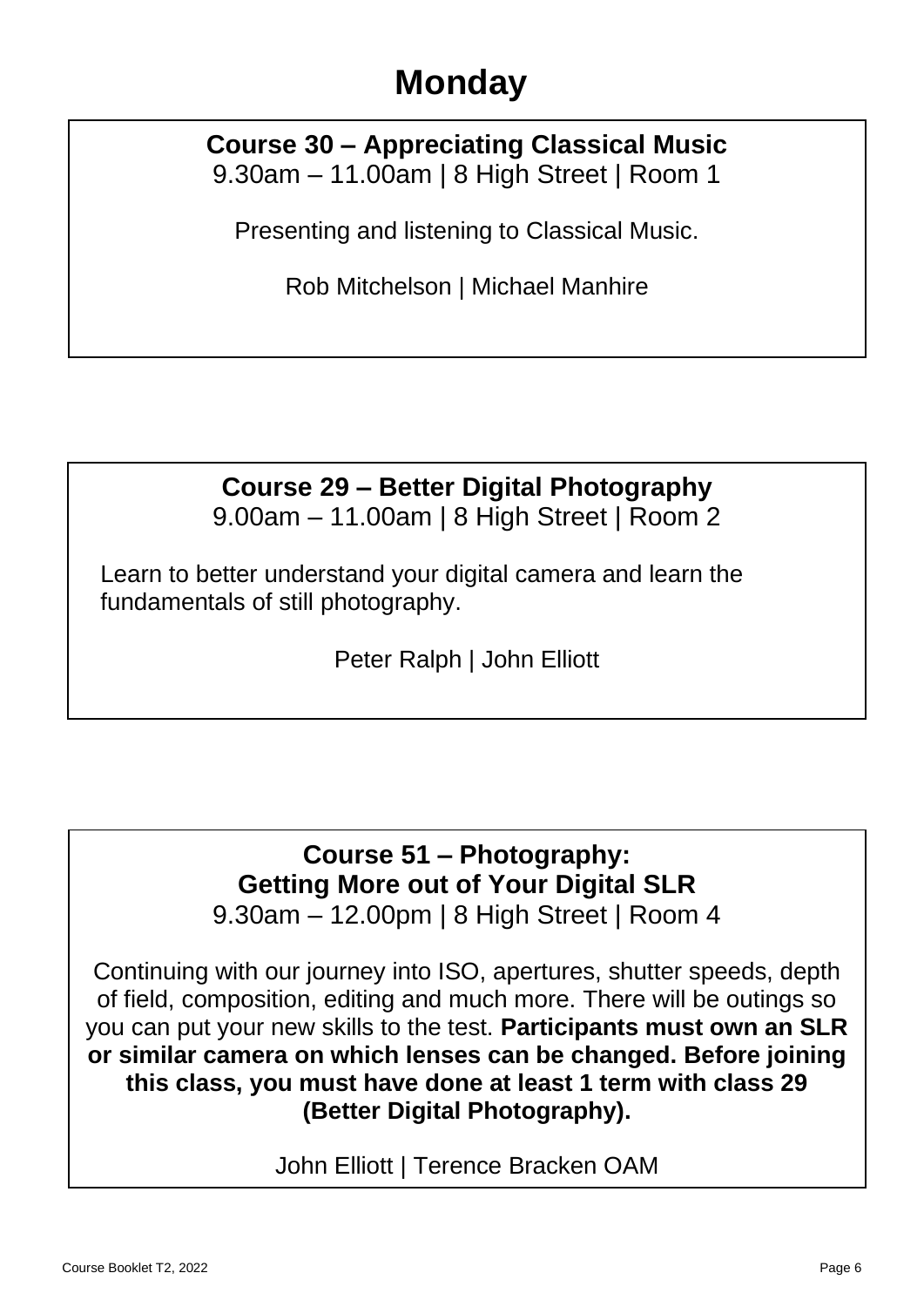#### **Course 25 – Computers – PCs Tablets & Phones**  9.00am – 10.15am | 8 High Street | Room 3 - **Limit 10**

Classes will cover Microsoft Office – Word, Excel (spreadsheet) and Publisher (greeting cards etc.) Downloading photos from phones and tablets. Internet browsing and email.

This class will help you understand the use of iPads, tablets (all types) and smart phones. If our tutors don't know all the answers, we will find out. (**Beginners welcome**)

Trevor Curtis-Flynn | Eleanor Horder

# **Course 18 – Computers – PCs Tablets & Phones**

10.45am – 12.00pm | 8 High Street | Room 3 – **Limit 10**

Classes will cover Microsoft Office – Word, Excel (spreadsheet) and Publisher (greeting cards etc.) Downloading photos from phones and tablets. Internet browsing and email.

This class will help you understand the use of iPads, tablets (all types) and smart phones. If our tutors don't know all the answers. we will find out. (**Beginners welcome**)

Trevor Curtis-Flynn | Eleanor Horder

**Course 2 – Ancient Western History – Limit 12** 12.00pm – 1.00pm | 8 High Street | Room 1

A brief synopsis of Ancient Western History from 10,000BCE to Byzantium – from Mesopotamia, Egypt, Greece and Rome to Byzantium.

Discussions will also include handling ancient coins and artefacts.

Barry Snigg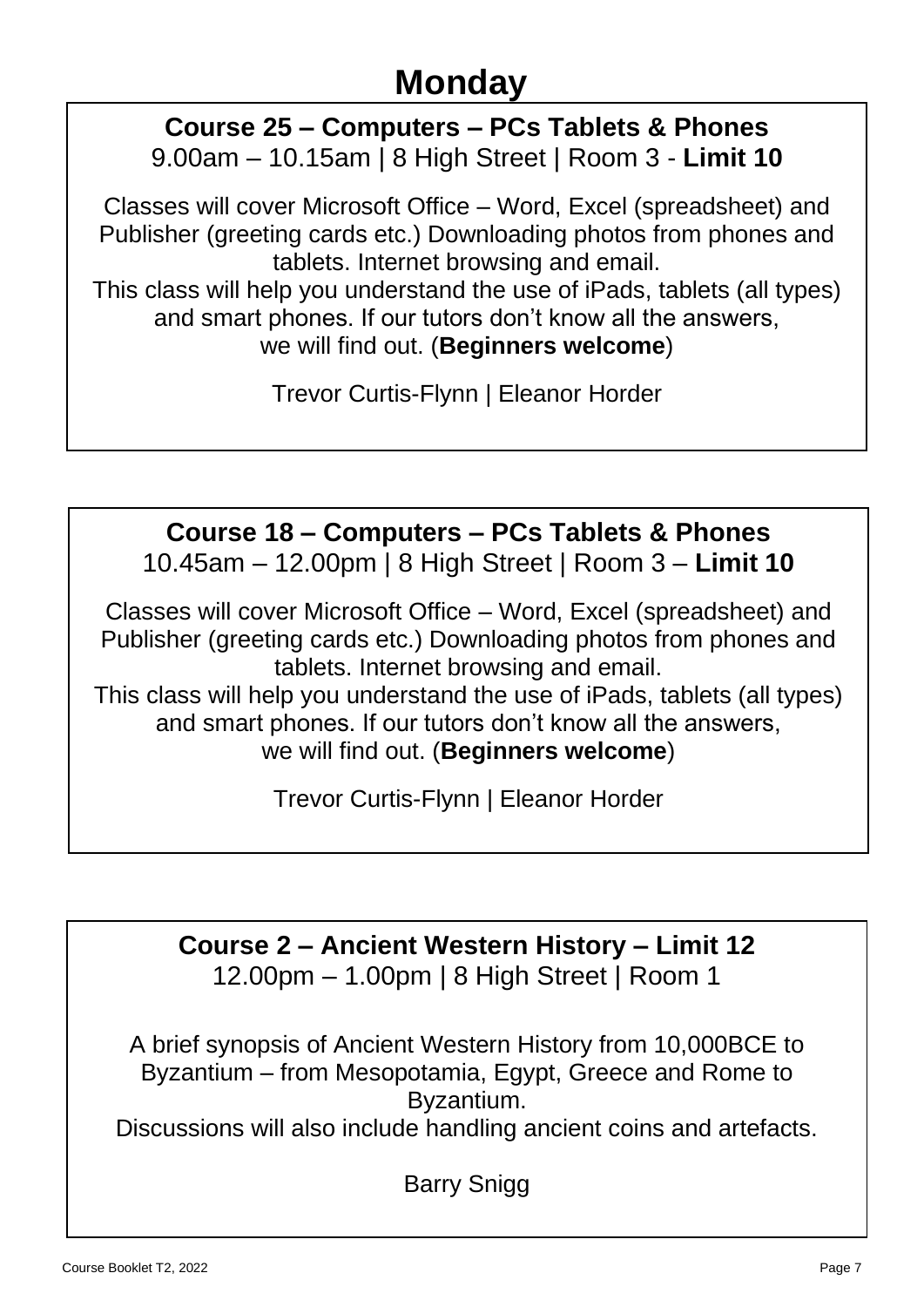#### **Course 5 – Art Lessons – Limit 12** 12.30pm – 2.30pm | 8 High Street | Art Room

Acrylics for small paintings. We will undertake a small, simple project every few weeks to help build up our skills and confidence using acrylic paint.

Kate Frankcombe | Christine Walker

#### **Course 53 – Introduction to Photoshop Elements** 1.00pm – 3.00pm | 8 High Street | Room 2

Participants who have not used Photoshop Elements before will learn to organise their photos and improve them with some simple but powerful techniques. When they are ready, they can move on to more advanced techniques in class 56.

Participants must bring their own laptop with a recent version of Photoshop Elements.

John Elliott | Terence Bracken OAM

#### **Course 77 – Analogue Recording to Digital**  1.00pm – 3.00pm | 8 High Street | Room 3

Save storage space at home by transferring your analogue recordings to digital files. Store on Computer, Hard drive, Memory stick or CD. Bring a Windows (not Apple) laptop computer, mouse and power pack, along with a player to suit.

Ian Kershaw | Trevor Curtis-Flynn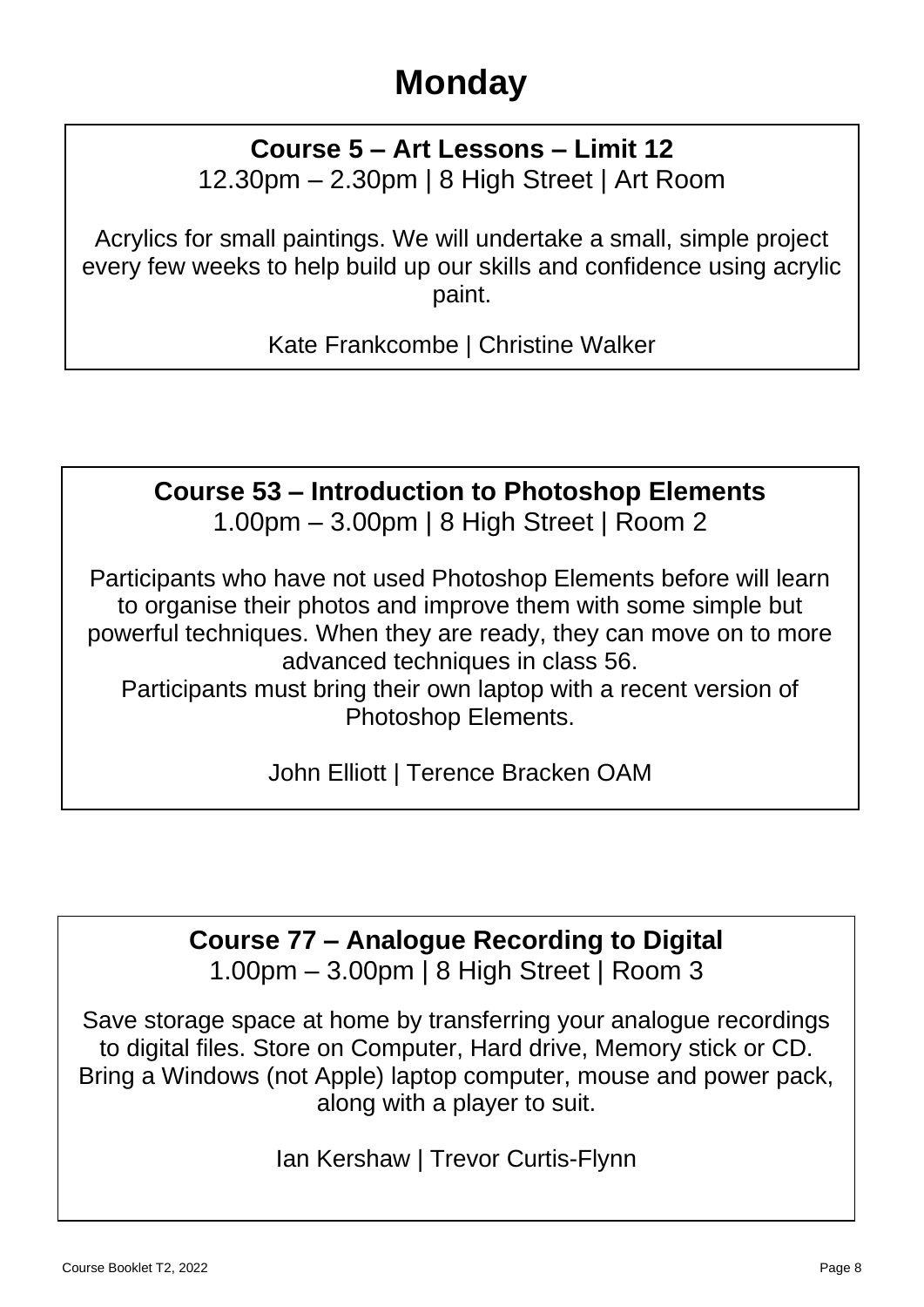#### **Course 56 – Photoshop Elements**

1.00pm – 3.00pm | 8 High Street | Room 4

Leaner but cheaper than Photoshop CS5, but still a powerful photo editing program. Learn to work on your images in the RAW converter and then go into Photoshop to make them even better. Participants must bring a laptop computer with Photoshop Elements to every class.

Terence Bracken OAM | John Elliott

#### **Course 34 – Croquet**

10.00am – 11.30am | Northern Tasmanian Croquet Centre St Leonards Sports Centre, St Leonards Road, St Leonards

Croquet is an easy to learn mallet sport, popular in all clubs throughout Australia. Passive exercise and very social. Equipment provided. Flat soled shoes must be worn. \$8.00 green fee.

Lee Turner | Terry Juckert

#### **Course 62 – Social Croquet**

1.00pm – 2.30pm | Northern Tasmanian Croquet Centre St Leonards Sports Centre, St Leonards Road, St Leonards

A variety of mallet sports offered. Easy to learn, excellent passive exercise. Equipment provided. Flat soled shoes must be worn. \$8.00 green fee.

Lee Turner | Terry Juckert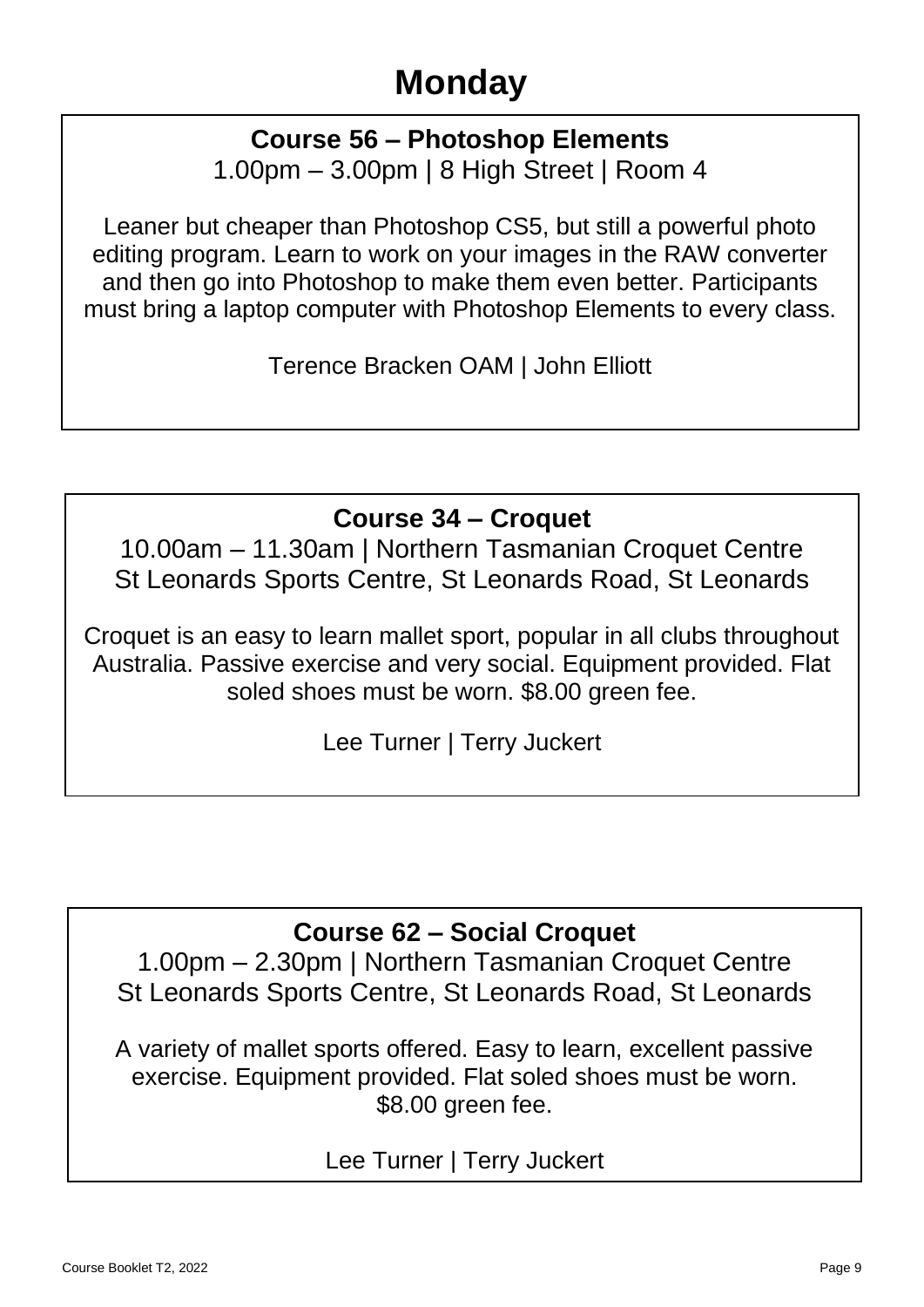| Venue         | <b>Start</b> | Finish | Course                                  |
|---------------|--------------|--------|-----------------------------------------|
| 8 High Street | 9.00         | 12.00  | Drawing - Multimedia                    |
|               | 9.30         | 10.30  | Italian Level 3                         |
|               | 9.00         | 10.15  | Logic and Laughter                      |
|               | 9.30         | 10.45  | German                                  |
|               | 11.00        | 12.00  | Electricity/Electronics in the home     |
|               | 11.00        | 12.00  | Risk, Risk Assessment & Risk Management |
|               | 10.45        | 12.00  | Scrabble                                |
|               | 11.00        | 12.00  | <b>Fun with Words</b>                   |
|               | 12.30        | 2.30   | Drawing & Sketching B                   |
|               | 12.45        | 1.45   | Sing & Play Ukulele Group B             |
|               | 2.00         | 3.00   | Sing & Play Ukulele Group B2            |
|               | 12.30        | 2.30   | 1st Tuesday Book Discussion             |
|               | 12.30        | 2.00   | <b>Third Tuesday Book Discussion</b>    |
|               | 1.00         | 3.00   | One Stitch at a Time                    |
|               | 1.00         | 2.30   | Knitting                                |
|               |              |        |                                         |

#### **Course 31 – Drawing – Multimedia - Limit 12**

9.00am – 12.00pm | 8 High Street | Art Room

Multimedia and drawing. Peer supported – Tutor supported class.

Jammuna Bond | Abhay Nique

#### **Course 24 – Italian Level 3**

9.30am – 10.30am | 8 High Street | Room 1

For more advanced students.

Rosanna Iezzi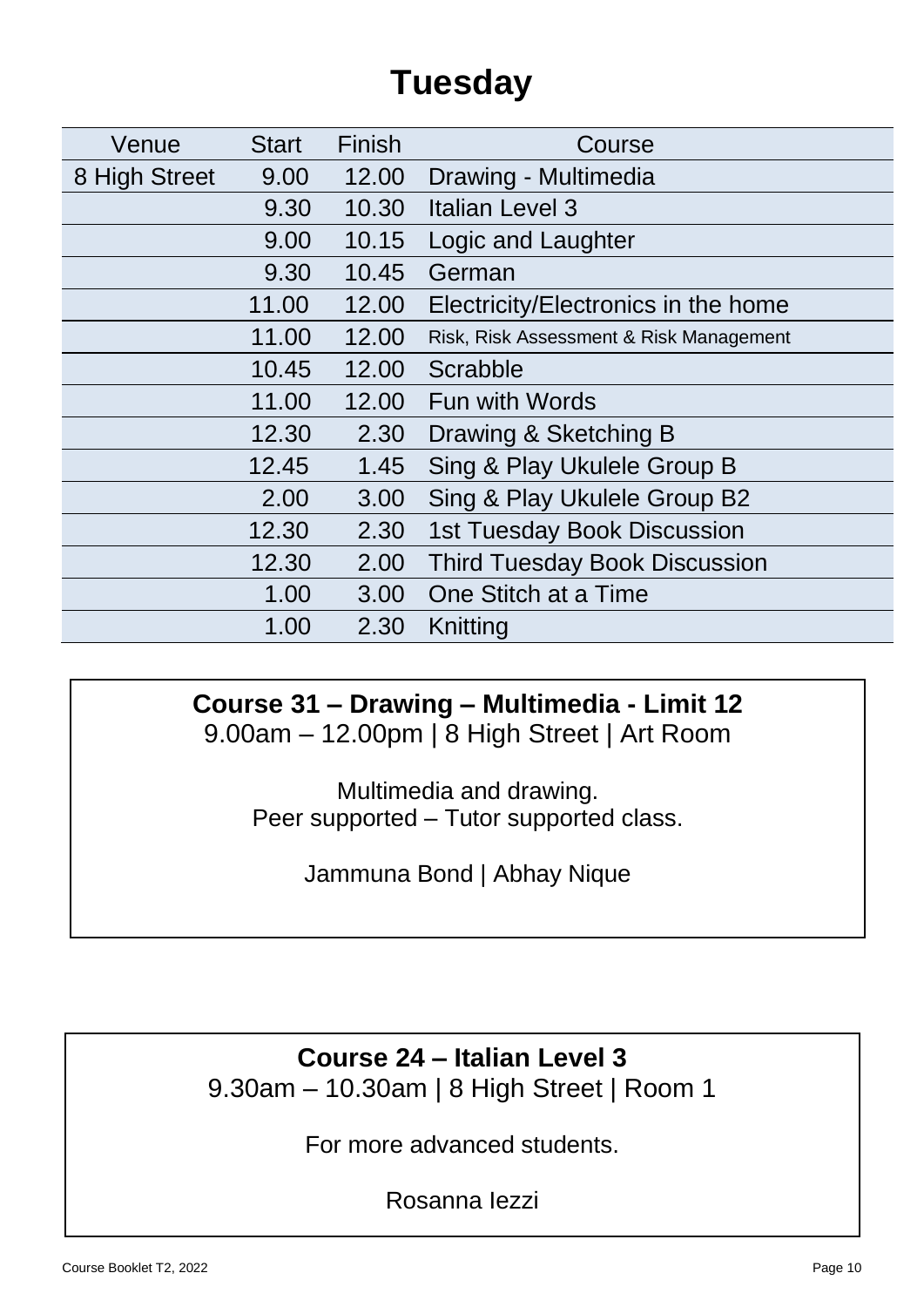#### **Course 46 – Logic and Laughter** 9.00am – 10.15am | 8 High Street | Room 2

Laughter has been proven to improve our health and longevity. Using a variety of resources, this group will learn, laugh, listen and use logic skills to link together a lush lotto of puzzles, materials and loads of loopy jokes for a lively class. *What type of L are you?*

Marijke Lockwood | Tina Pinkard

#### **Course 39 – German**

9.30am – 10.45am | 8 High Street | Room 4

The aim is to improve comprehension and communication skills by presenting reports and dialogues, reading book excerpts and anecdotes, practising German syntax as required and enjoying cultural snippets and some German songs. Beginners won't be turned away but may find the lessons challenging. Native speakers are most welcome.

Trevor Higgin | Doris Geier

#### **Course 12 – Electricity/Electronics in the home** 11.00am – 12.00pm | 8 High Street | Room 1

Demystifying electricity in the home. How to read your electricity bill, electrical safety. Circuit breakers vs fuses PIR. Colour TV. AM vs FM radio. Digital vs analog. Mobile/cell phones. AC vs DC. Basslink. Video, tape, DVD/CD. Remote controls. Cords/connectors/plugs.

Russell Parker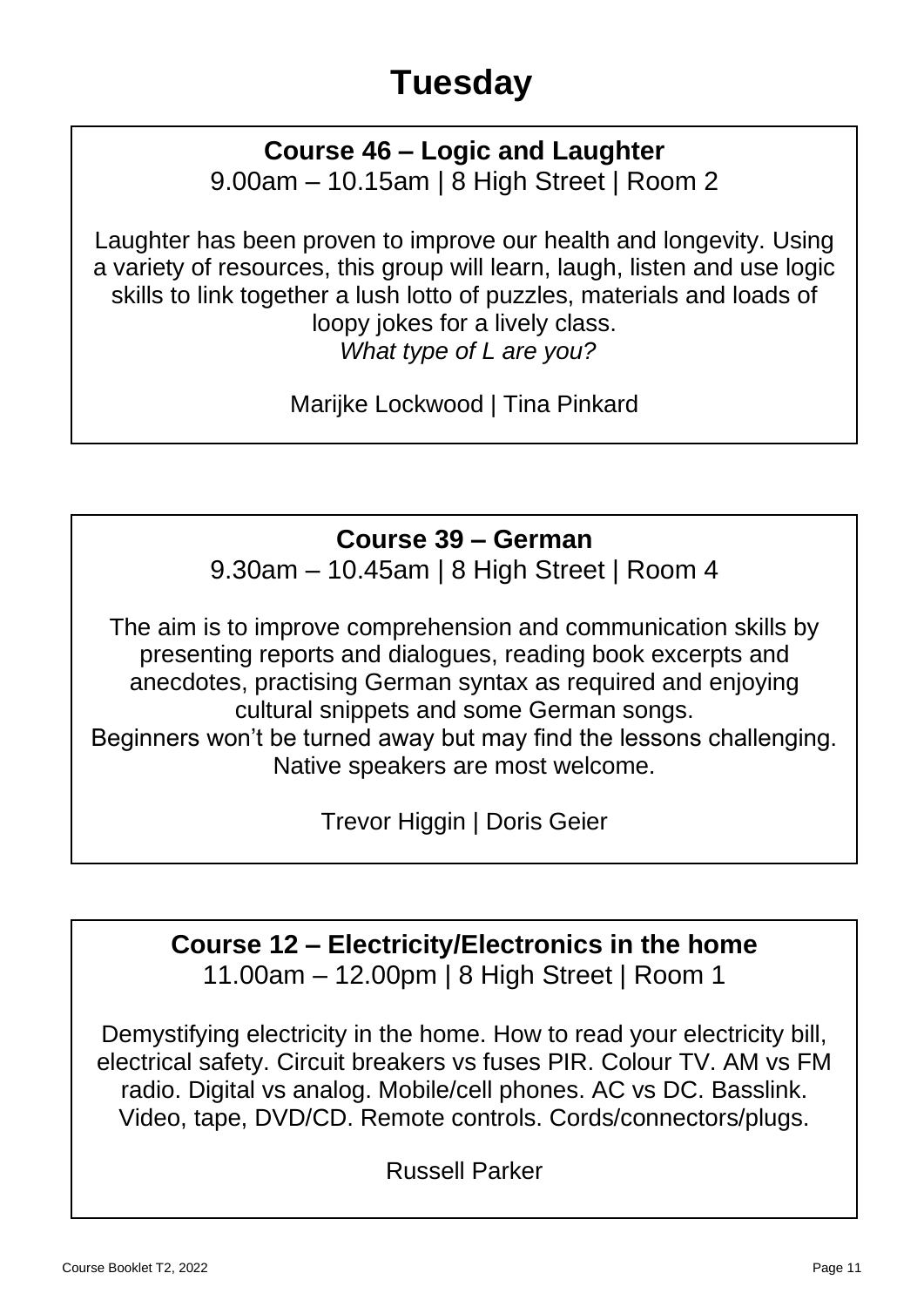#### **Course 44 Risk, Risk Assessment & Risk Management** 11.00am – 12.00pm | 8 High Street | Room 2

'Risk Assessment' is a term often heard in the news. This course will define what 'Risk' means because it is a vague concept and has different meaning to different people. We will consider why we need to perform risk assessment and when to do it. The three terms risk, risk assessment and risk management, are often incorrectly used inter-changeably. The course will describe how risks are identified, the methodologies used in risk assessment and what can be done to manage risks, different types of risk and an appropriate timing of risk assessment. The course will outline the principles used, the logic of risk assessment, historical development of the concepts and effectiveness of techniques for managing risks. The course will be inter-active, and participants will be encouraged to analyse risk in their own areas of interest.

Narendra Mahant

#### **Course 60 – Scrabble**

10.45am – 12.00pm | 8 High Street | Room 3

A fun word game for all to enjoy.

Gaylene Gilham | Jennifer Williams

#### **Course 36 – Fun with Words**

11.00am – 12.00pm | 8 High Street | Room 4

Come and join our class for lots of fun. Stimulate your brain, play word games and quizzes, learn about our wonderful language. Discover mysteries about words. Remember, words are addictive.

Barbara Ibbott | Jeanette Oakley

**Course 20 – Drawing and Sketching B – Limit 14** 12.30pm – 2.30pm | 8 High Street | Art Room

Join a friendly group of people interested in drawing and sketching, using your own materials – pencil, charcoal, coloured pencil,

pastel pencil and watercolour pencils or paints.

Enjoy working in a friendly social environment. No tuition but help and guidance if needed.

#### Elizabeth Dubois | Adrian Elmer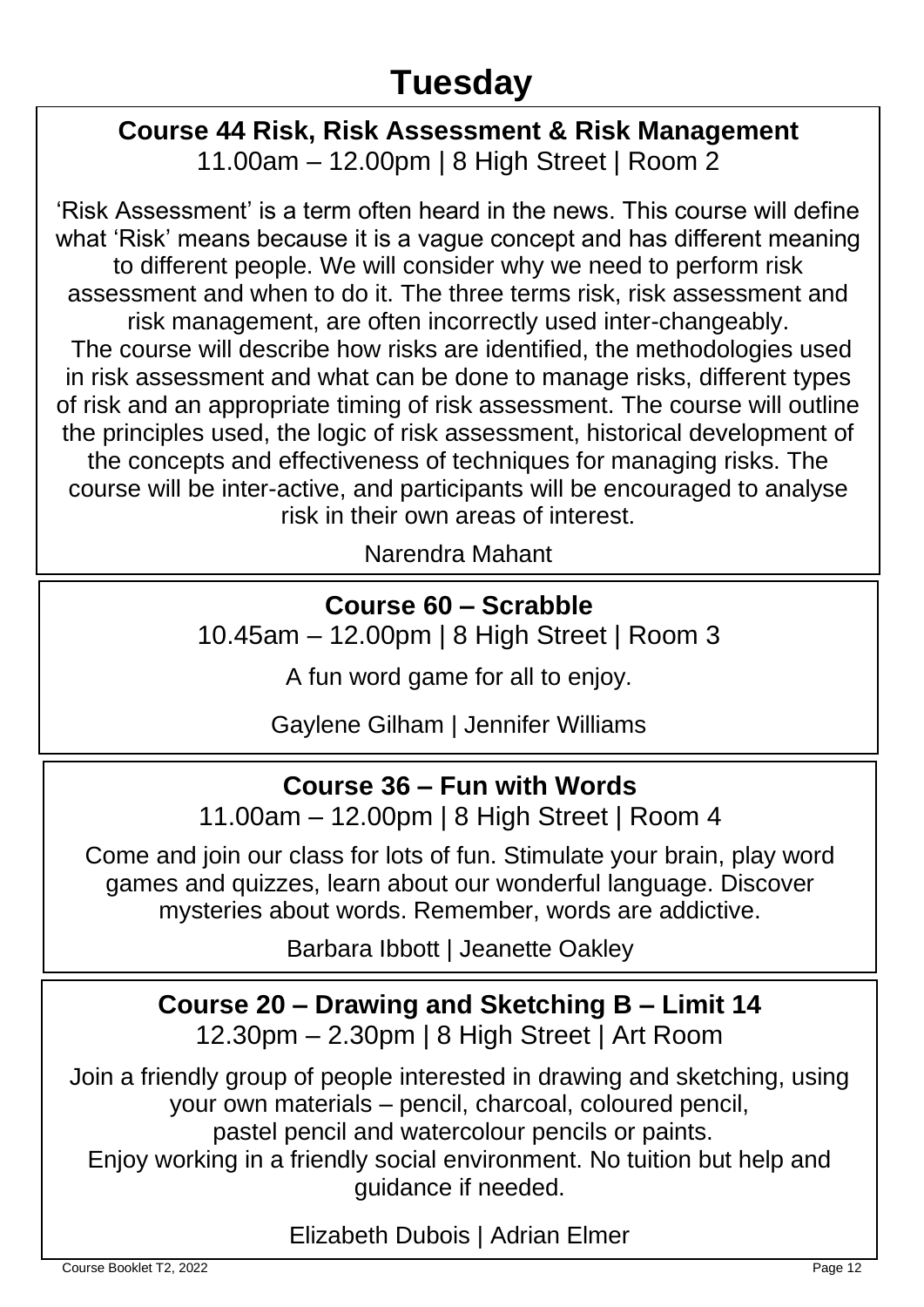# **Course 76 – Sing and Play Ukulele Group B**

12.45pm - 1.45pm | 8 High Street | Room 1

Enjoy making music as you sing and play your favourite songs. Songs will include a range of easy-to-play and some more challenging. **Sorry, no new members this term, wait list only.**

Beverley Marshall | Rodney Walker

**Course 17 – First Tuesday Book Discussion Group** 12.30pm – 2.30pm | 8 High Street | Room 3 - **Limit 10**

During term breaks we meet in members' homes.

Monthly meetings on 1<sup>st</sup> Tuesday of every month continue throughout the year. We select the books for discussion, which are supplied monthly by Book Groups Tasmania and are now FREE. All potential members must be registered with BGT first.

Glenda Mahler | Merry Bastick

#### **Course 8 – Third Tuesday Book Discussion Group**  12.30pm – 2.00pm | 8 High Street | Room 3

**Tuesday**<br>Tuesday We hold a meeting on the 3<sup>rd</sup> Tuesday of each month, except January. We select books mostly from the Tasmanian Library's Book Groups Tasmania, which is a free service. Their catalogue can be viewed on the library website.

*Sorry, no new members this term.*

Andrew Young | Mary Loder

### **Course 11 – One Stitch at a Time**

1.00pm – 3.00pm | 8 High Street | Room 2

A lovely social environment for those interested in all forms of Embroidery. Bring along any unfinished projects or contact Judy for ideas. The only rule we have is you must do one stitch each lesson.

Judy Husband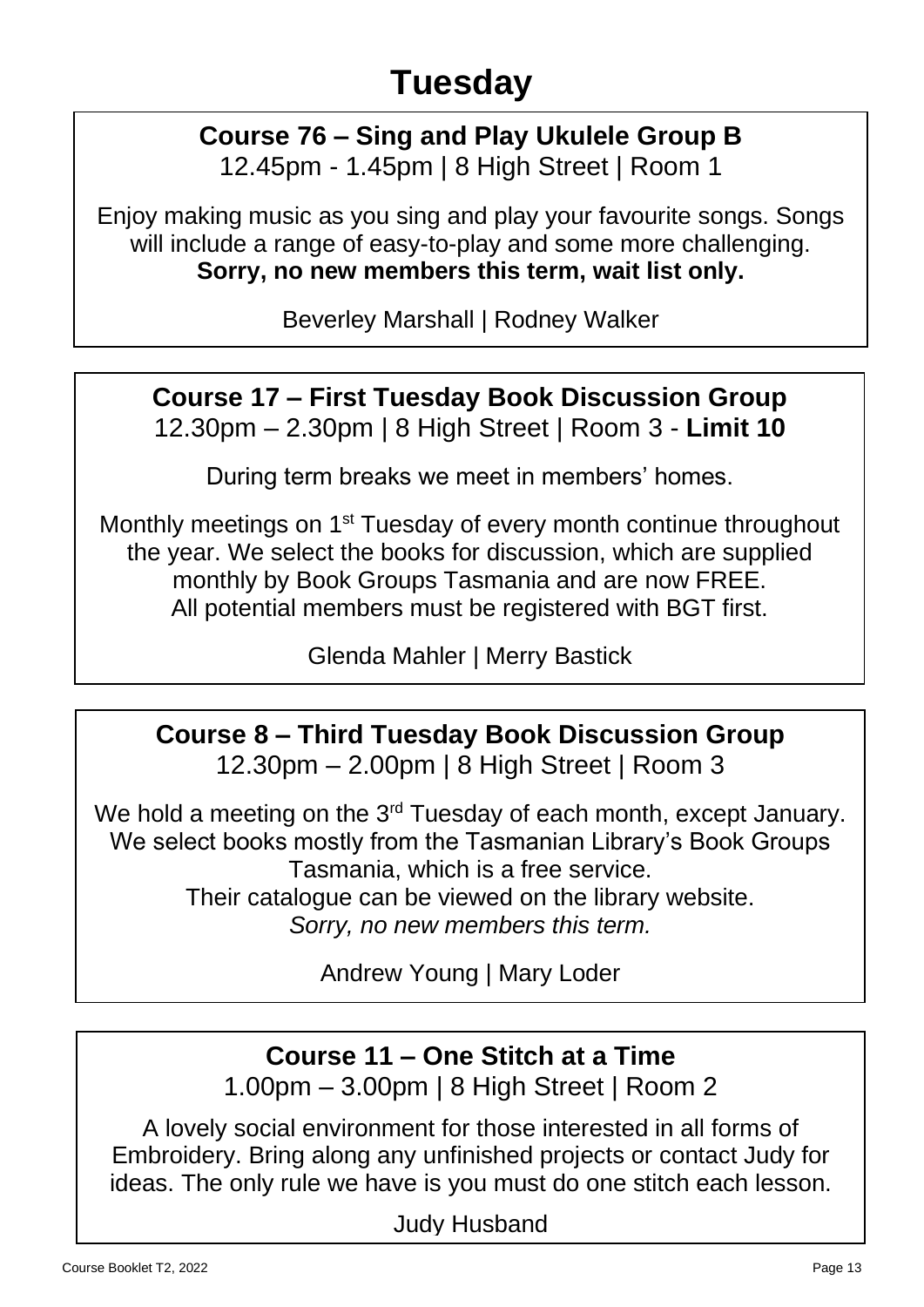#### **Course 45 – Knitting Circle** 1.00pm – 2.30pm | 8 High Street | Room 4

Knitting for pleasure and for charities or bring your own ideas.

Jilian Sievers | Jennifer Williams

#### **Course 78 – Sing and Play Ukulele Group B2** 2.00pm – 3.00pm | 8 High Street | Room 1

Enjoy making music as you sing and play your favourite songs. Songs will include a range of easy-to-play and some more challenging. **Sorry, no new members this term, wait list only.**

Beverley Marshall | Rodney Walker



Be sure to check out our **Book Nook** which is located in the main entry foyer.

Borrow a book, bring a book or read a book anytime the doors are open during school hours.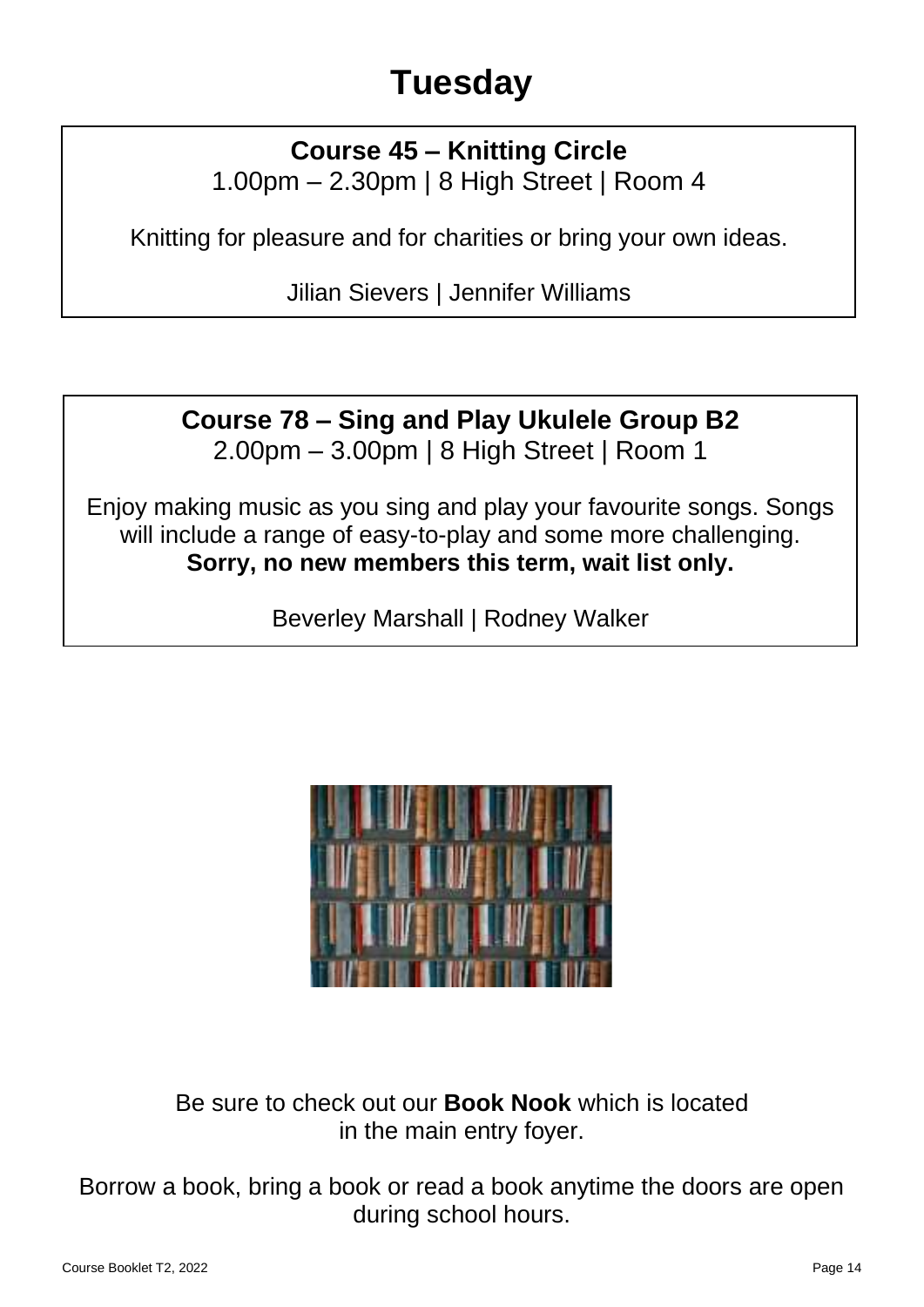## **Wednesday**

| Venue         | <b>Start</b> | Finish | Course                             |
|---------------|--------------|--------|------------------------------------|
| Various       | 8.00         | 5.00   | <b>Bushwalking (Weekly)</b>        |
| 8 High Street | 9.00         | 10.30  | Popular Music of the 20s to 70s    |
|               | 9.15         | 12.15  | Wednesday Multimedia               |
|               | 9.30         | 12.00  | <b>Creative Writing Circle</b>     |
|               | 9.30         | 12.00  | Chess for All                      |
|               | 11.00        | 12.15  | <b>Glass Craft</b>                 |
|               | 11.00        | 12.30  | The Old Testament Opened Up        |
|               | 12.30        | 2.30   | Introduction to Bridge             |
|               | 12.30        | 3.00   | <b>Computer Clinic for Windows</b> |
|               | 12.45        | 3.00   | <b>Classic Movies</b>              |
|               | 1.00         | 3.00   | Portrait & Still Life              |
|               | 1.00         | 2.30   | Wednesday Afternoon Music          |
| <b>ELCC</b>   | 9.30         | 11.00  | <b>Social Croquet</b>              |
| <b>ELCC</b>   | 11.00        | 12.30  | <b>Social Croquet</b>              |
|               |              |        |                                    |

#### **Course 10 – Bushwalking - Weekly** 8.00am – 5.00pm | Various locations

Bushwalking various locations within an hour and a half of Launceston. **Program for term is available Registration Day.**

> David Waters | David Maynard Cathy Hurst | Rod How

#### **Course 54 – Popular Music of the 20s to 70s**

9.00am – 10.30am | 8 High Street | Art Room

Join us for a social side of school and humour while enjoying coffee or tea. Listen to good music from the 20s to the 70s that you select, as well as listen to an artist biography that you can also take a turn in presenting.

Finish the term with a varied selection of music from You Tube.

Ian Kershaw | Dirk Sleurink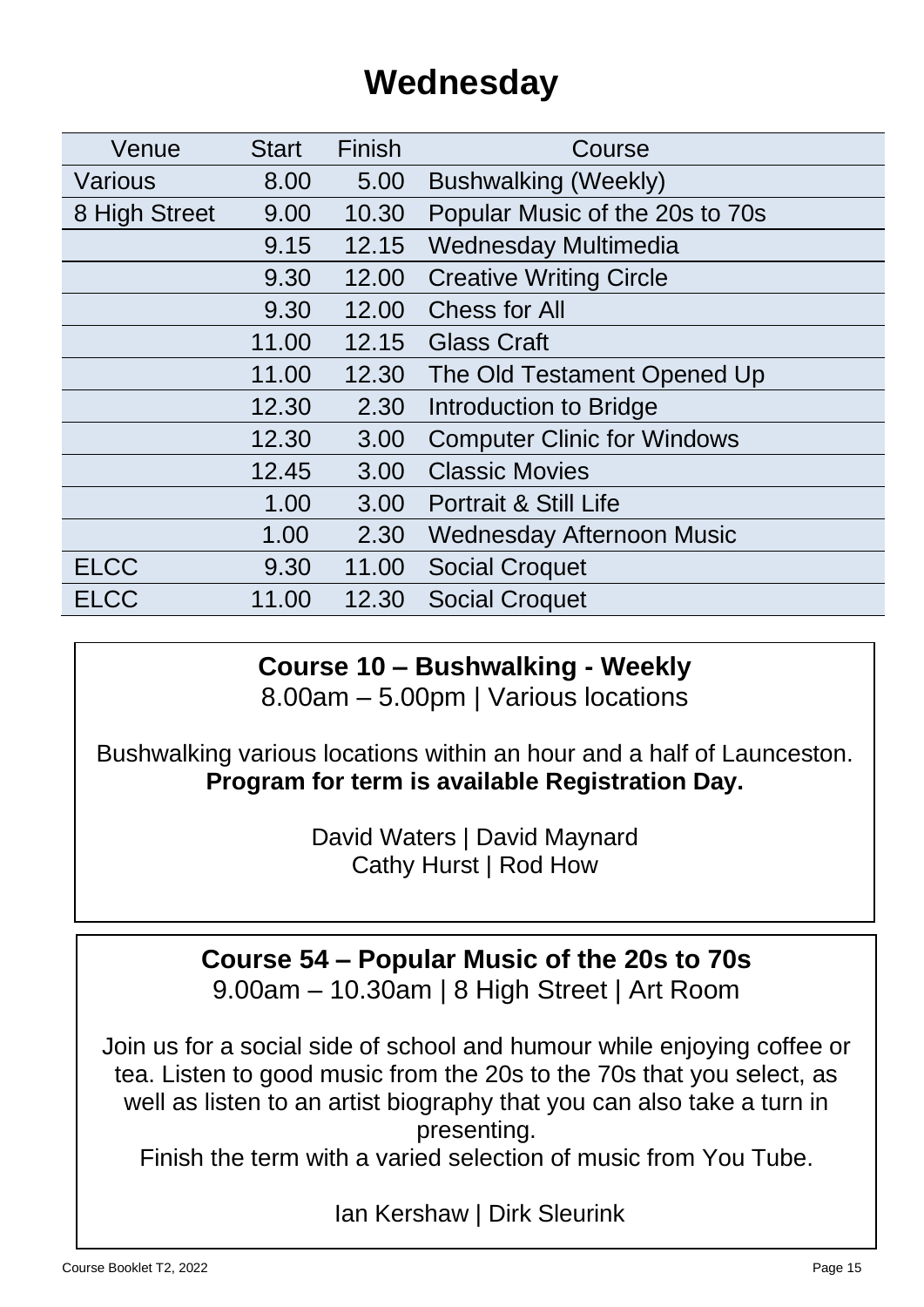#### **Course 75 – Wednesday Multimedia – Limit 10** 9.15am – 12.15pm | 8 High Street | Room 1

Multimedia – water colour, oils, pastels, acrylic etc. beginners to advanced / peer supported.

Jammuna Bond | Janice Devine

#### **Course 28 – Creative Writing Circle**

9.30am – 12.00pm | 8 High Street | Room 2

Creative writing of short stories to share.

Patricia Pettett | Hilary Fraser

#### **Course 15 – Chess for All**

9.30am – 12.00pm | 8 High Street | Room 3

When it comes to table top games Chess is a classic, maybe THE classic. It has been around for centuries but remains just as hugely popular and fascinating today as the recent blockbuster movies,

Queens Gambit Queen of Katwe Many people have learnt how to play Chess as children, many would like to learn. Here is your opportunity. Join the class and see if you can say:

"CHECK MATE"

James Westwater

#### **Course 4 – Glass Craft – Limit 8**

11.00am – 12.15pm | 8 High Street | Art Room

Learn about and make leaded glass projects. Beginners encouraged to attend.

Annie McCall | Liza Snow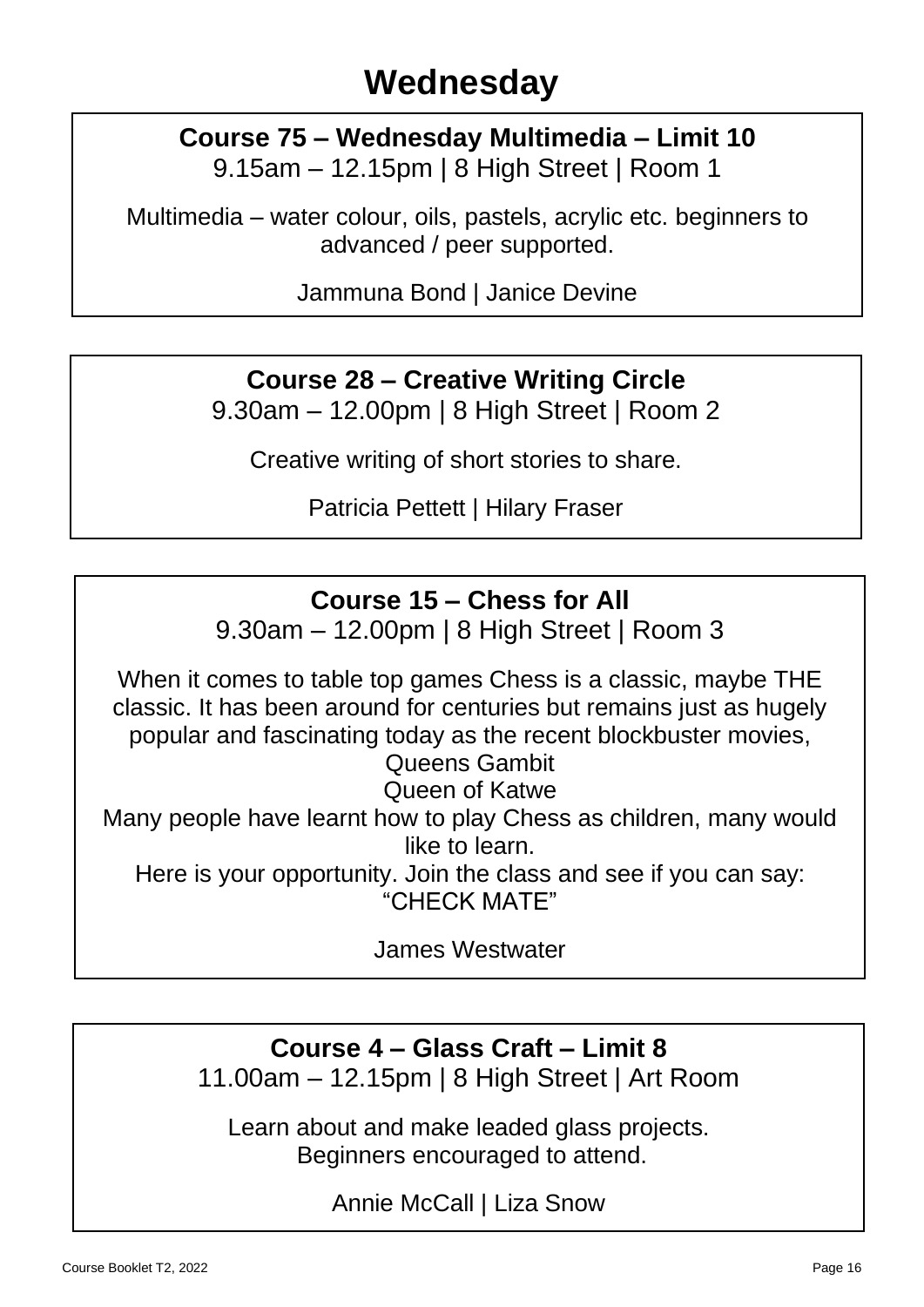# Wednesday Classic Movies

Our Classic Movie sessions will continue each Wednesday during Term 2, 2022 in Room 4 at 12.45pm.

Name badges must be worn, and numbers are limited to seating capacity. Planned movies for Term 2 are:

|         | Jun 12th         | Miss Potter - (2013 - Biography 92 min)<br>Renee Zellweger, Ewan McGregor, Emily Watson                                                         |
|---------|------------------|-------------------------------------------------------------------------------------------------------------------------------------------------|
|         | Jun 29th         | The Blob - (1958 - Sci-Fi Drama 82 min)<br>Steve McQueen (acting debut), Aneta Corsaut.                                                         |
| Jul     | 6th              | Slim & I - (2020 - Documentary. 102 min)<br>Joy McKean, Slim Dusty.                                                                             |
| Jul     | 13 <sub>th</sub> | The Winslow Boy - (1999 - Drama 104 min)<br>Nigel Hawthorne, Jeremy Northam, Rebecca Pidgeon.                                                   |
| Jul     | 20th             | The Naughty Nineties $-$ (1945 – Comedy 73 min)<br>Bud Abbott. Lou Costello, Rita Johnson.<br>Some Of Our Airmen Are No Longer Missing (55 Min) |
| Jul     | 27 <sup>th</sup> | Wild Mountain Thyme - (2020 - Light Drama 102 min)<br>Emily Blunt, Jamie Dornan, Christopher Walken.                                            |
| Aug 3rd |                  | Robin Hood (colour)- (1955 - Adventure/Drama 90 min)<br>Richard Greene, Leo McKern, Bernadette O'Farrell.                                       |
|         | Aug 10th         | Flying High - (1980 – Comedy 85 min)<br>Robert Hays, Julie Hagerty, Lloyd Bridges, Leslie Nielsen.                                              |
|         | Aug 17th         | A Fish Called Wanda - (1988 Mature Comedy - 108 min)<br>John Cleese, Jamie Lee Curtis, Michael Palin, Kevin Kline.                              |
|         | Aug 24th         | Fried Green Tomatoes at the Whistle Stop Cafe - (1992 -<br>Comedy/Drama 124 min)<br>Kathy Bates, Jessica Tandy, Mary-Louise Parker.             |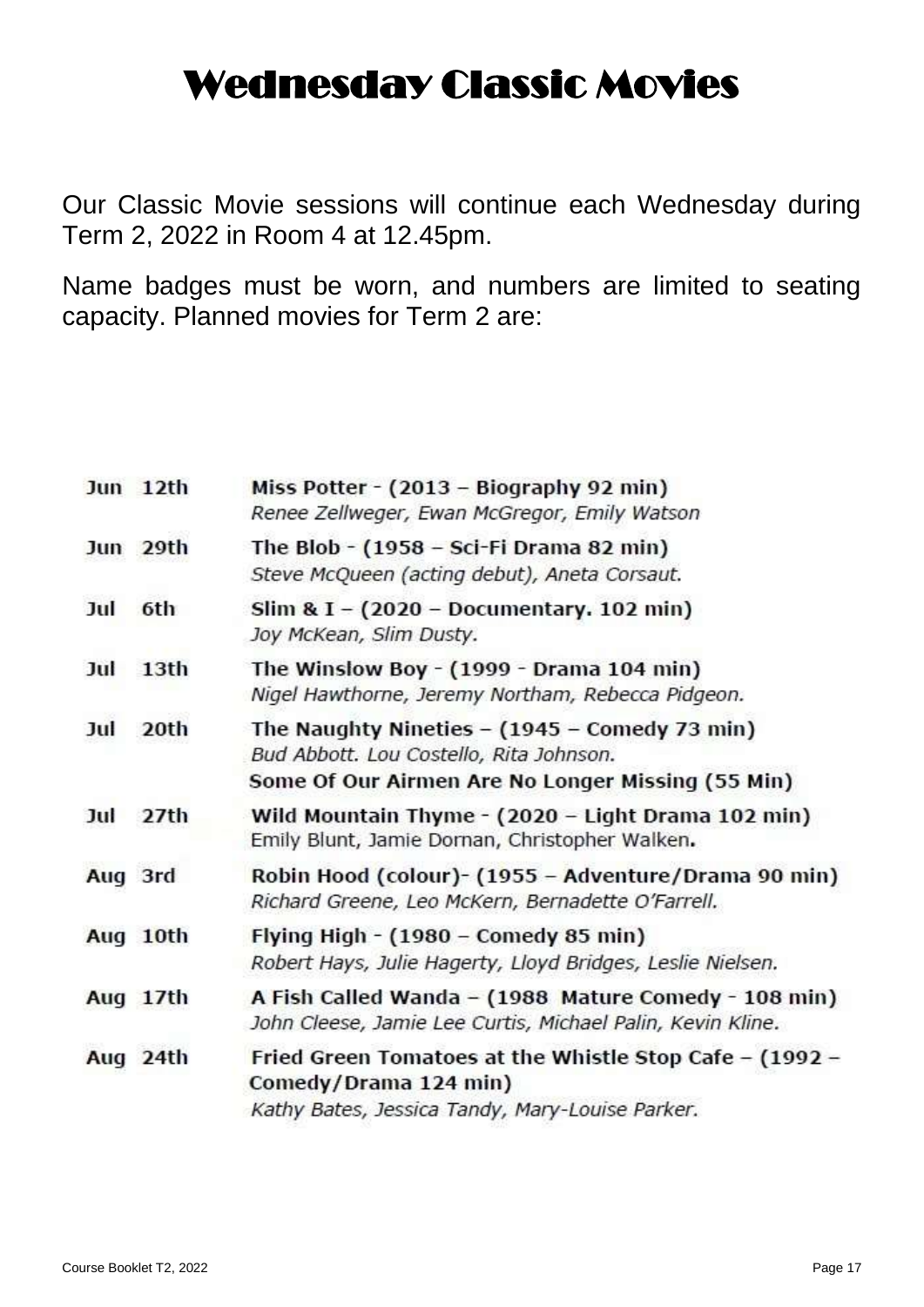### **Wednesday**

#### **Course 43 – The Old Testament Opened Up** 11.00am – 12.30pm | 8 High Street | Room 4

Much of the original meaning of the Hebrew text in the Old Testament has been lost in English translations and led to erroneous explanations. Examine the text and gain new insights. A real eye-opener! "We will continue with the Book of Deuteronomy".

George Goldsteen

**Course 87 Computer Clinic for Windows – Limit 4** 12.30pm – 3.00pm | 8 High Street | Room 3

Learning more about MS Word and MS Excel, and general troubleshooting.

Penny Garnsworthy

**Course 80 – Classic Movies**

12.45pm – 3.00pm | 8 High Street | Room 4

Movies selected are on previous page.

Ian Kershaw| Trevor Curtis-Flynn

**Course 7 – Portrait & Still Life – Limit 10** 1.00pm – 3.00pm | 8 High Street | Art Room

Using your own materials enjoy portrait and still life painting in a friendly environment, working from live models for portraits. No tuition but help and guidance from other members of the class. All mediums other than oils are welcome.

Note: Volunteer models are needed.

Diana Diffey | Bruce Irwin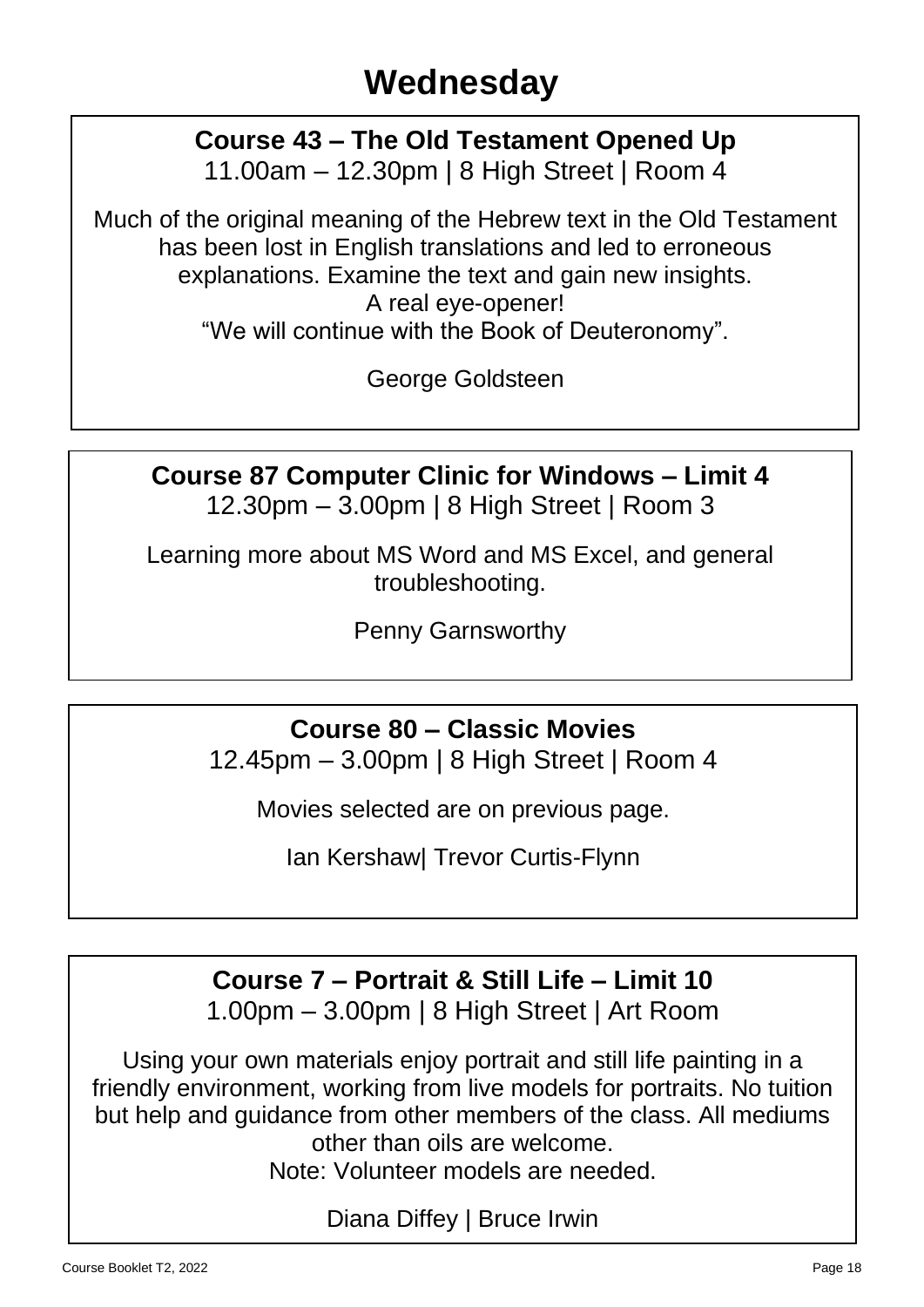#### **Course 6 – Introduction to Bridge "The Ultimate Mind Game"**

12.30 – 2.30pm | 8 High Street | Room 1

This is a course for beginners. Those who have played before can still come and have a bidding consolidation. Two groups working at different tables.

It will be the Standard American System taught. The text book is \$25 which would be greatly beneficial although not essential.

Students will be playing basic bridge by the end of the short course.

Pamela Lidl (experienced teacher & player)

#### **Course 74 – Wednesday Afternoon Music**

1.00pm – 2.30pm | 8 High Street | Room 2

Listen to a wide range of music. Some not readily available in Tas. Classical, opera, crossover musicals, orchestral, vocal etc. Learn a bit about some of the composers, artists & musicians. No heavy metal. Using USB and DVDs (concerts)

Rob Mitchelson | John Elliott

#### **Course 40 – Social Croquet**

9.30am – 11.00am | East Launceston Croquet Club Corner Adelaide and High Street, Launceston

Easy to learn mallet sport. Excellent passive exercise at your own pace. Equipment provided. Flat soled shoes must be worn. \$5.00 green fee.

Lee Turner

#### **Course 70 – Social Croquet**

11.00am – 12.30pm | East Launceston Croquet Club Corner Adelaide and High Street, Launceston

Easy to learn mallet sport. Excellent passive exercise at your own pace. Equipment provided. Flat soled shoes must be worn. \$5.00 green fee.

Lee Turner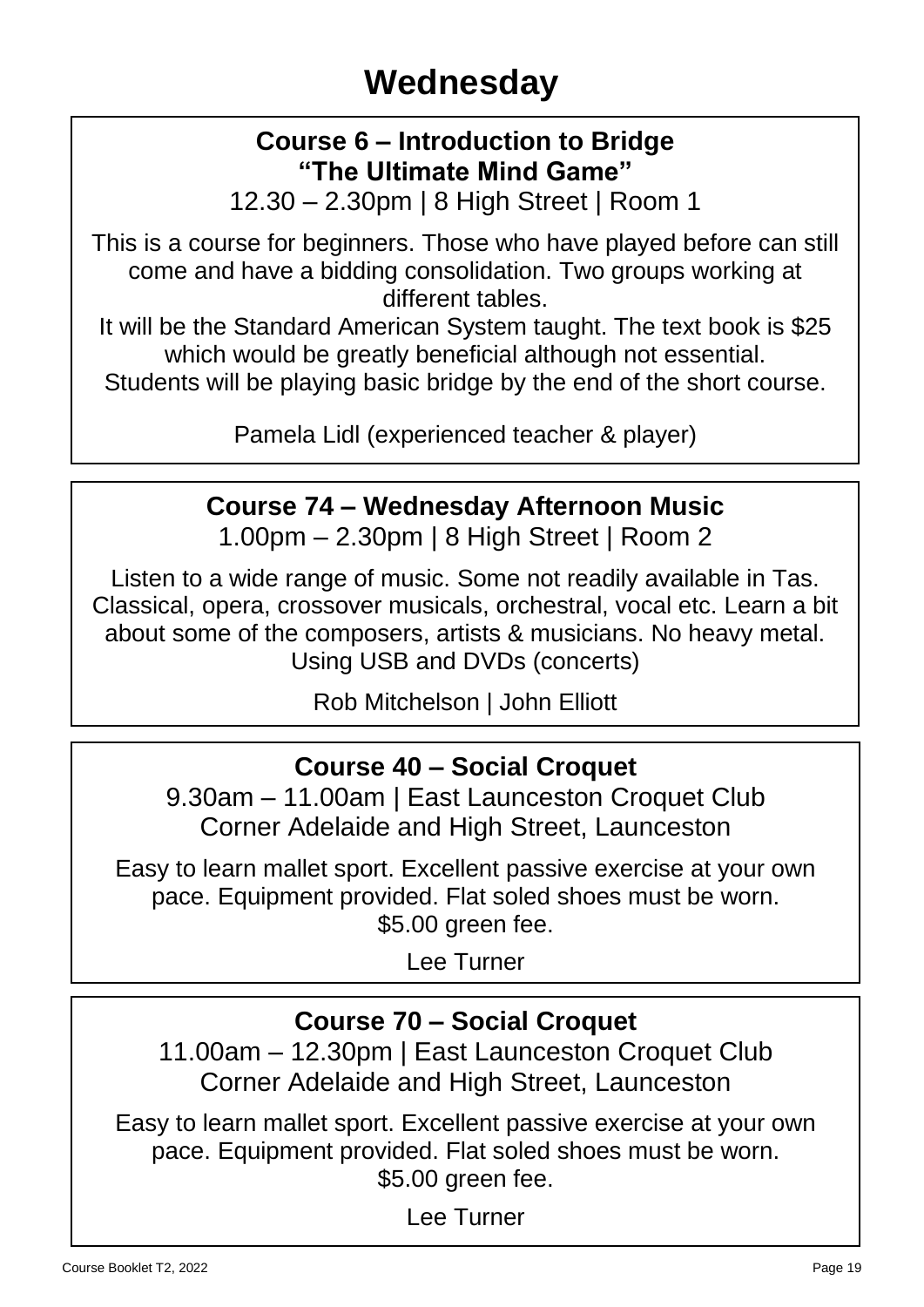| Venue         | <b>Start</b> | Finish | Course                                       |
|---------------|--------------|--------|----------------------------------------------|
| 8 High Street | 9.00         | 12.00  | Model Making A                               |
|               | 9.30         | 10.30  | <b>Cryptic Crosswords A</b>                  |
|               | 9.15         | 10.45  | <b>Book Lovers Circle</b>                    |
|               | 9.30         | 10.30  | <b>Cryptic Crosswords B</b>                  |
|               | 11.15        | 12.15  | Spirituality in the 21 <sup>st</sup> Century |
|               | 11.30        | 12.30  | <b>French Transition A</b>                   |
|               | 12.00        | 3.00   | Model Making B                               |
|               | 12.45        | 2.00   | Sing and Play Ukulele Group A                |
|               | 1.00         | 2.00   | <b>French Transition B</b>                   |
|               | 12.30        | 2.00   | World War II History and more                |
| <b>TBA</b>    | 9.15         | 10.30  | <b>Singing for Pleasure</b>                  |
|               | 11.00        | 12.00  | <b>Scottish Country Dancing</b>              |
| <b>NTCC</b>   | 10.00        | 11.30  | <b>Social Croquet</b>                        |
| <b>NTCC</b>   | 1.00         | 2.30   | <b>Social Croquet</b>                        |

**Course 55 – Model Making A – Limit 14**

9.00am – 12.00pm | 8 High Street | Art Room

Model making of any type or medium. Basic model making experience is required.

George Loughborough | Jim Garnsworthy

**Course 27 – Cryptic Crosswords A** 9.30am – 10.30am | 8 High Street | Room 1

A class for the more experienced cryptic crossworder who enjoys the more difficult puzzles. Anagrams and double meanings? No worries!

Michael Clarke | Aileen Pike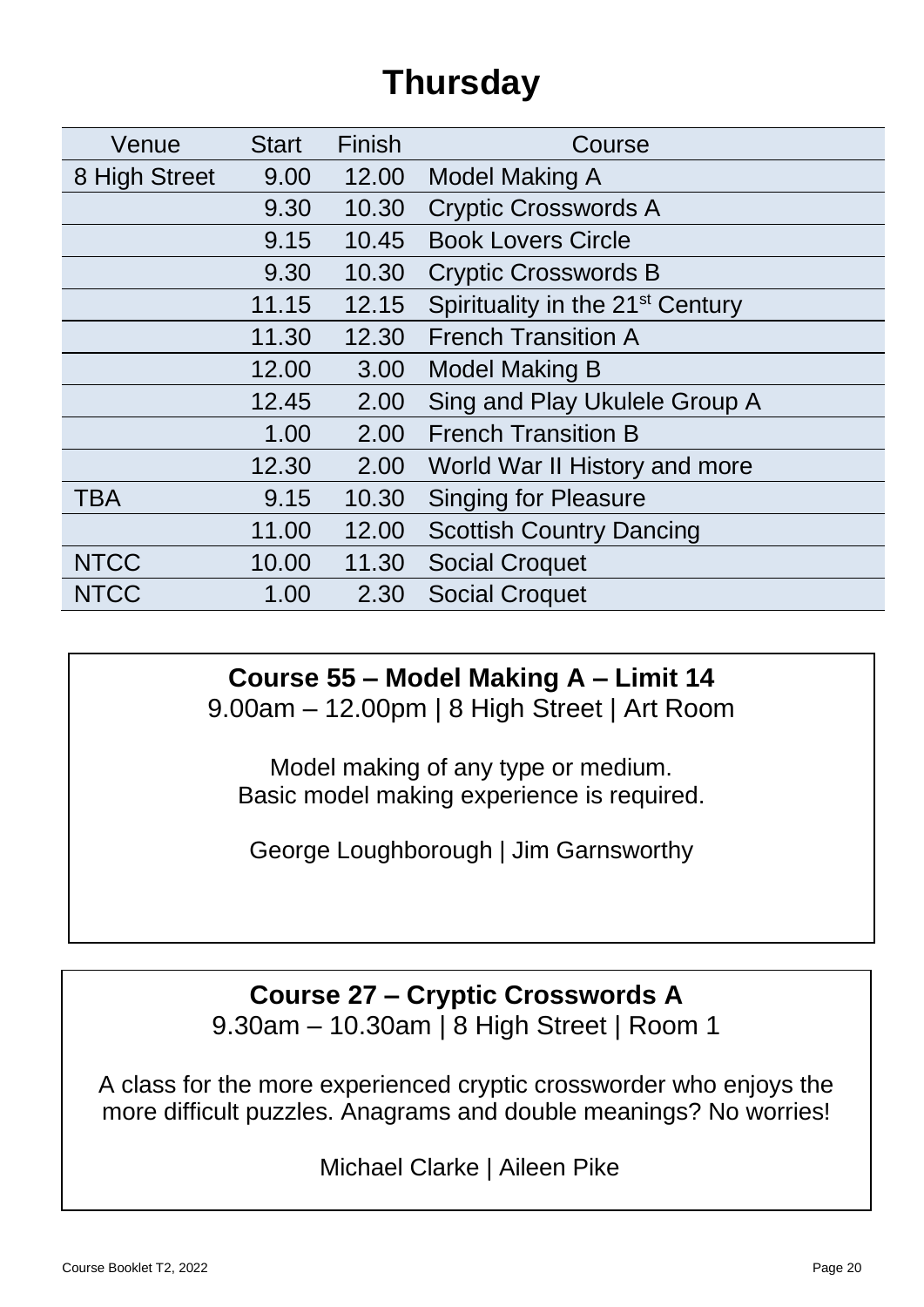#### **Course 13 – Cryptic Crosswords B** 9.30am – 10.30am | 8 High Street | Room 2

Each week we will work together to solve a moderately difficult cryptic crossword. We will work slowly, making sure that everyone understands how the setter uses anagrams and double meanings, etc.

Ronda Mason | Aileen Pike

#### **Course 3 – Book Lovers Circle**

9.15am – 10.45am | 8 High Street | Room 4

Our aim is to enjoy different genres of books and to share our enjoyment with others in the class. We work with themes chosen by the students. The themes may include historical fiction, thrillers, travel, favourite non-fiction, etc.

#### **There are no set books**.

Bring a notebook to jot down titles of books discussed in class.

Glenda Mahler

#### **Course 83 – French Transition A**

11.30am – 12.30pm | 8 High Street | Room 2

A transition course between French Beginners and French Intermediate.

Rod Howell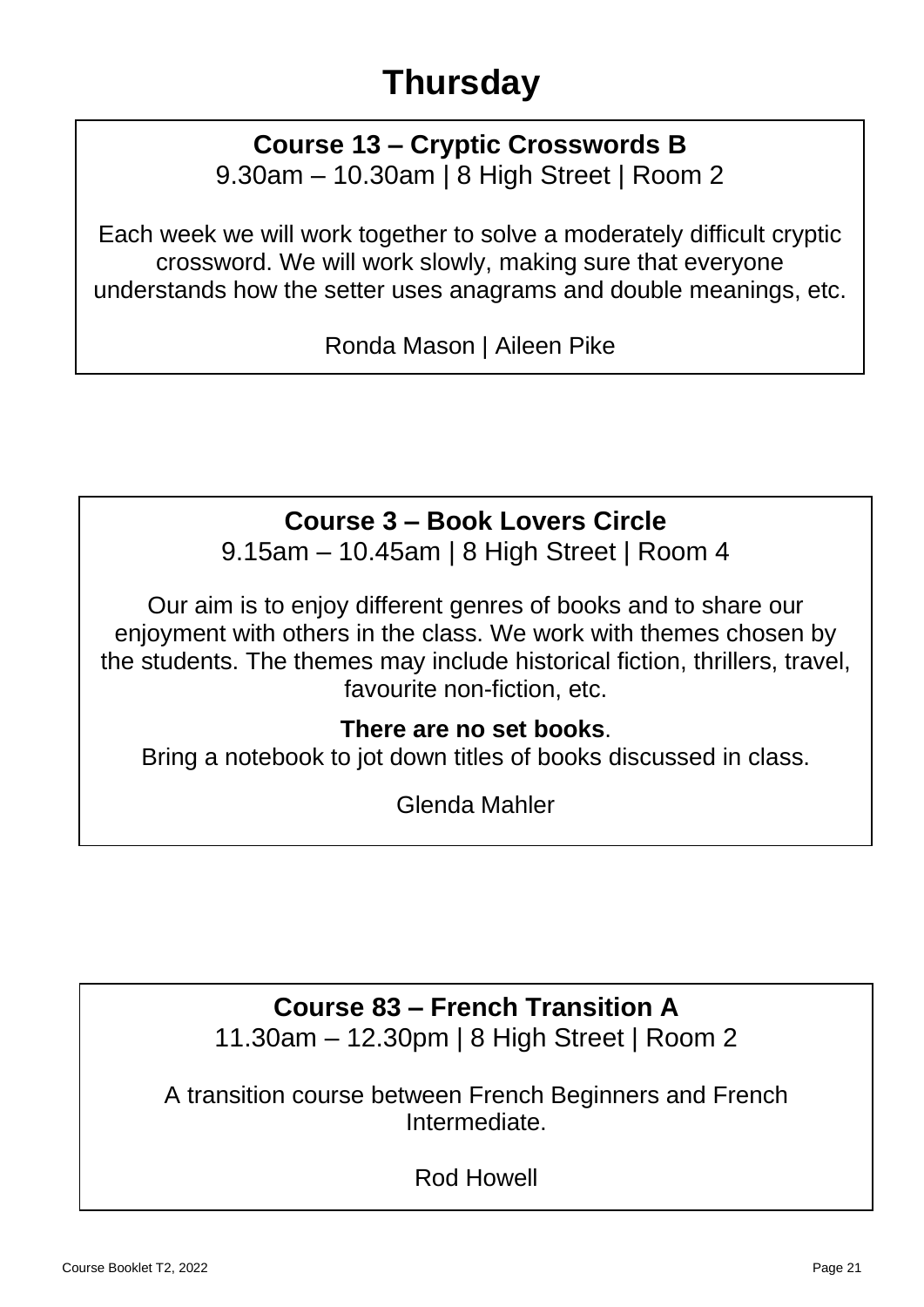#### **Course 61 – Spirituality in the 21st Century Discussion Group**

11.15am – 12.15pm | 8 High Street | Room 4

This class seeks to discuss a broad range of spiritual topics and looks at connections between various religious and spiritual viewpoints. Come with an open mind.

Paul Duncum | Sue Wilson

# **Course 64 – Model Making B – Limit 14**

12.00pm – 3.00pm | 8 High Street | Art Room

Model making of any type or medium. Basic model making experience is required.

George Loughborough | Kevin McInerney John Stevenson

### **Course 22 – French Transition B**

1.00pm – 2.00pm | 8 High Street | Room 2

A transition course between French Beginners and French Intermediate.

Rod Howell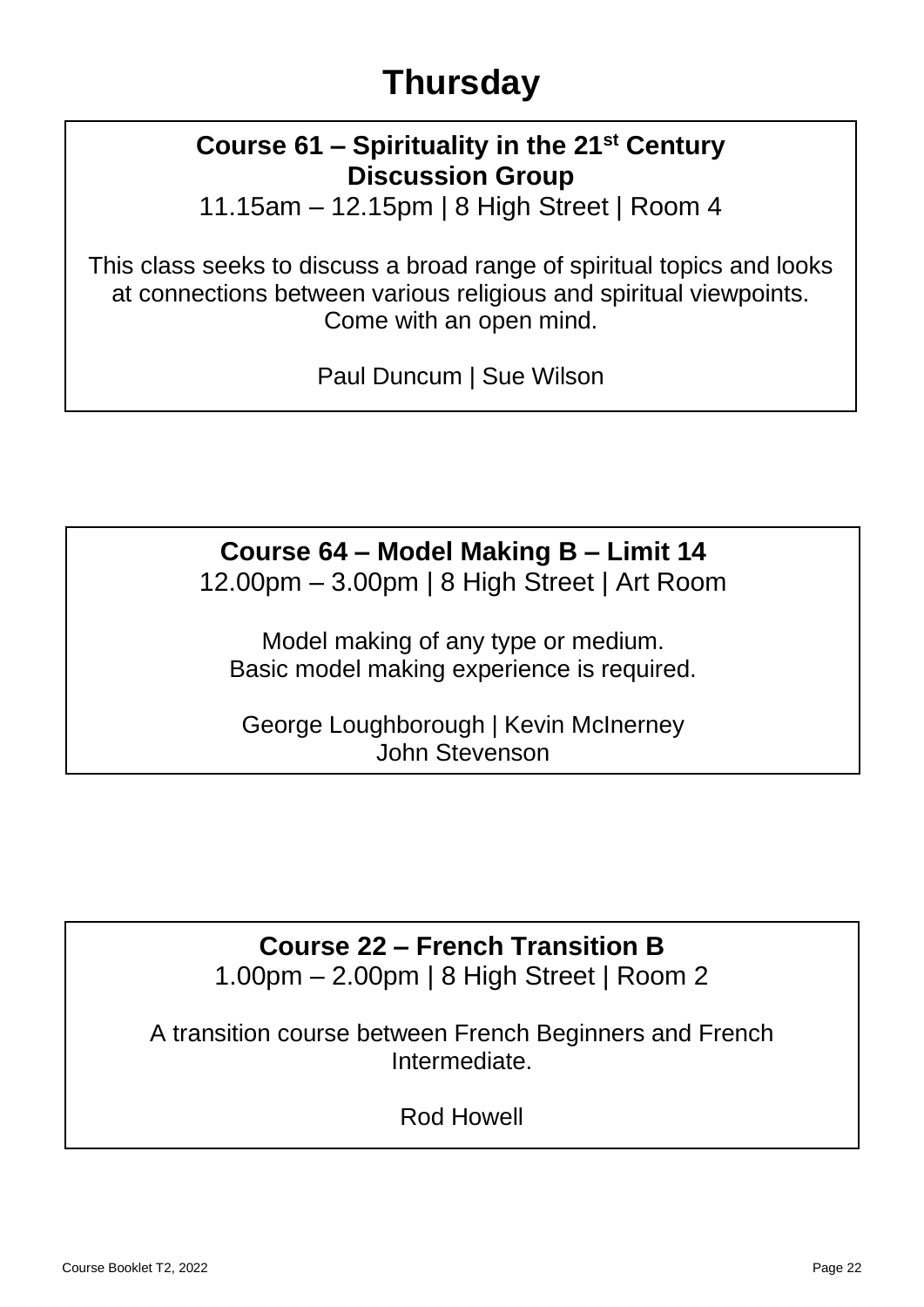#### **Course 69 – Sing and Play Ukulele Group A** 12.45pm – 2.00pm | 8 High Street | Room 3

Enjoy a social time playing and singing. *Registration for beginners - first term only, wait list.*

Beverley Marshall | Rodney Walker

#### **Course 82 – World War II History and more** 12.30pm – 2.00pm | 8 High Street | Room 4

Lots of discussion about World War II with a special focus on Europe and the Eastern Front. Topics will include; Tanks. Armoured Warfare. Blitzkreig. The Battle of the Bulge. Kursk. Italy. The Battle of Britain. Soviet Deep Operation. Eisenhower. Tank Destroyers, Stalingrad Bastogne. Band of Brothers. Saving Private Ryan. Rifles. Machine Guns. Howitzers. Operation Bagration. Orders of Battle. Divisions. Regiments. Brigades. Platoons. Small unit tactics. The Pacific. Manhattan Project. Trinity. Hiroshima & Nagasaki. Korean War. Vietnam War. Gulf War. 2/40th Battalion.

Neil Cameron

#### **Course 63 – Singing for Pleasure**

9.15am – 10.30am | Uniting Church, 128 Georgetown Road, Newnham

Choral singing in unison and parts in a relaxed and friendly atmosphere.

Co-ordinator - Betty Laverty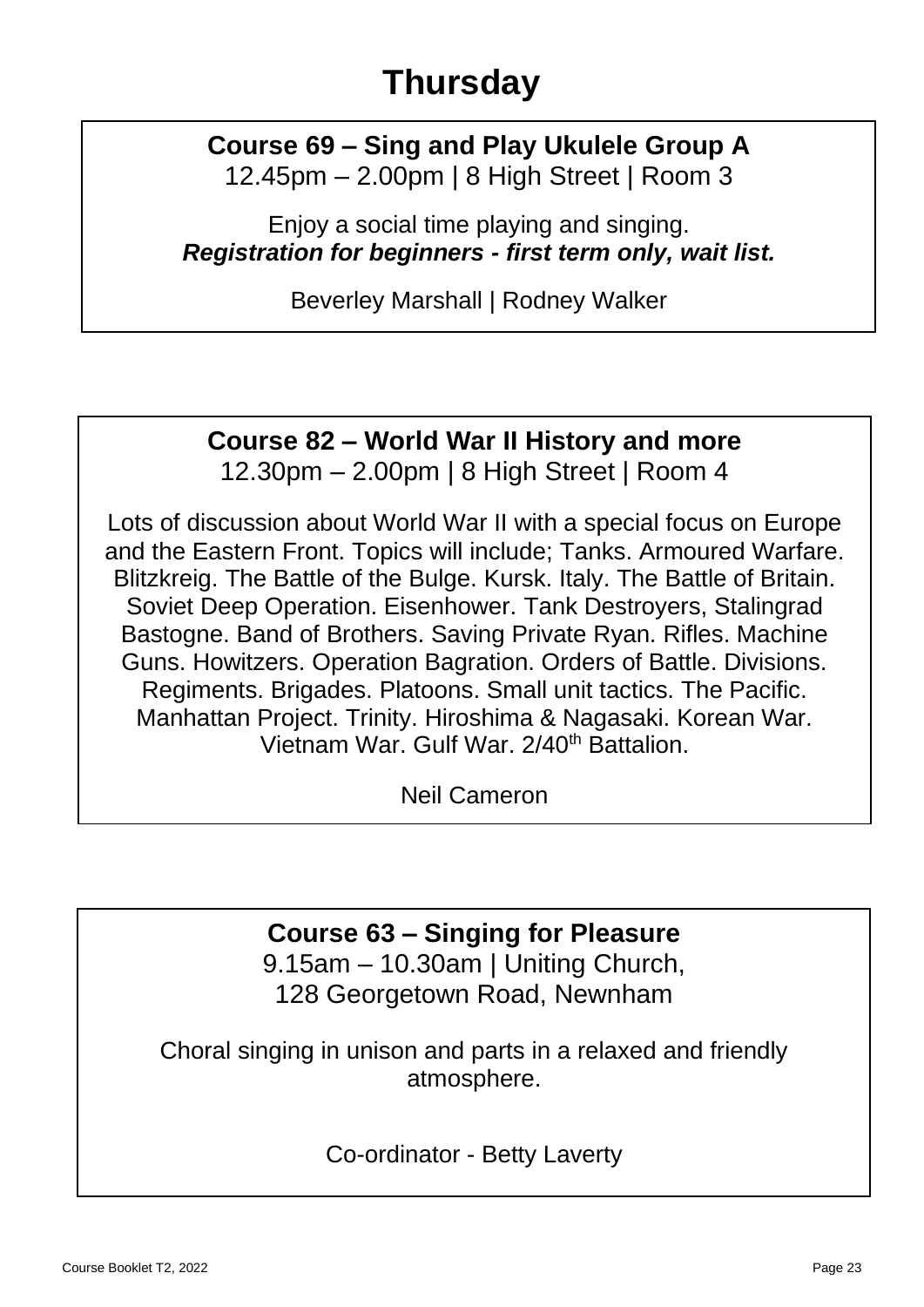#### **Course 59 – Scottish Country Dancing**

11.00am – 12.00pm | Uniting Church, 128 Georgetown Road, Newnham

Participants must be able to walk at a reasonable pace and need to wear flat shoes (not joggers). Easy dances taught at a walking pace.

Betty Laverty

#### **Course 79 – Social Croquet**

10.00am – 11.30am | Northern Tasmanian Croquet Centre St. Leonards

Croquet – easy to learn mallet sport, popular in all clubs throughout Australia. Passive exercise and very social. Equipment provided. Flat soled shoes must be worn. \$8.00 Green Fee

Lee Turner | Chris Hurford

#### **Course 41 – Social Croquet**

1.00pm – 2.30pm | Northern Tasmanian Croquet Centre St. Leonards

Croquet – easy to learn mallet sport, popular in all clubs throughout Australia. Passive exercise and very social. Equipment provided. Flat soled shoes must be worn. \$8.00 Green Fee

Lee Turner | Chris Hurford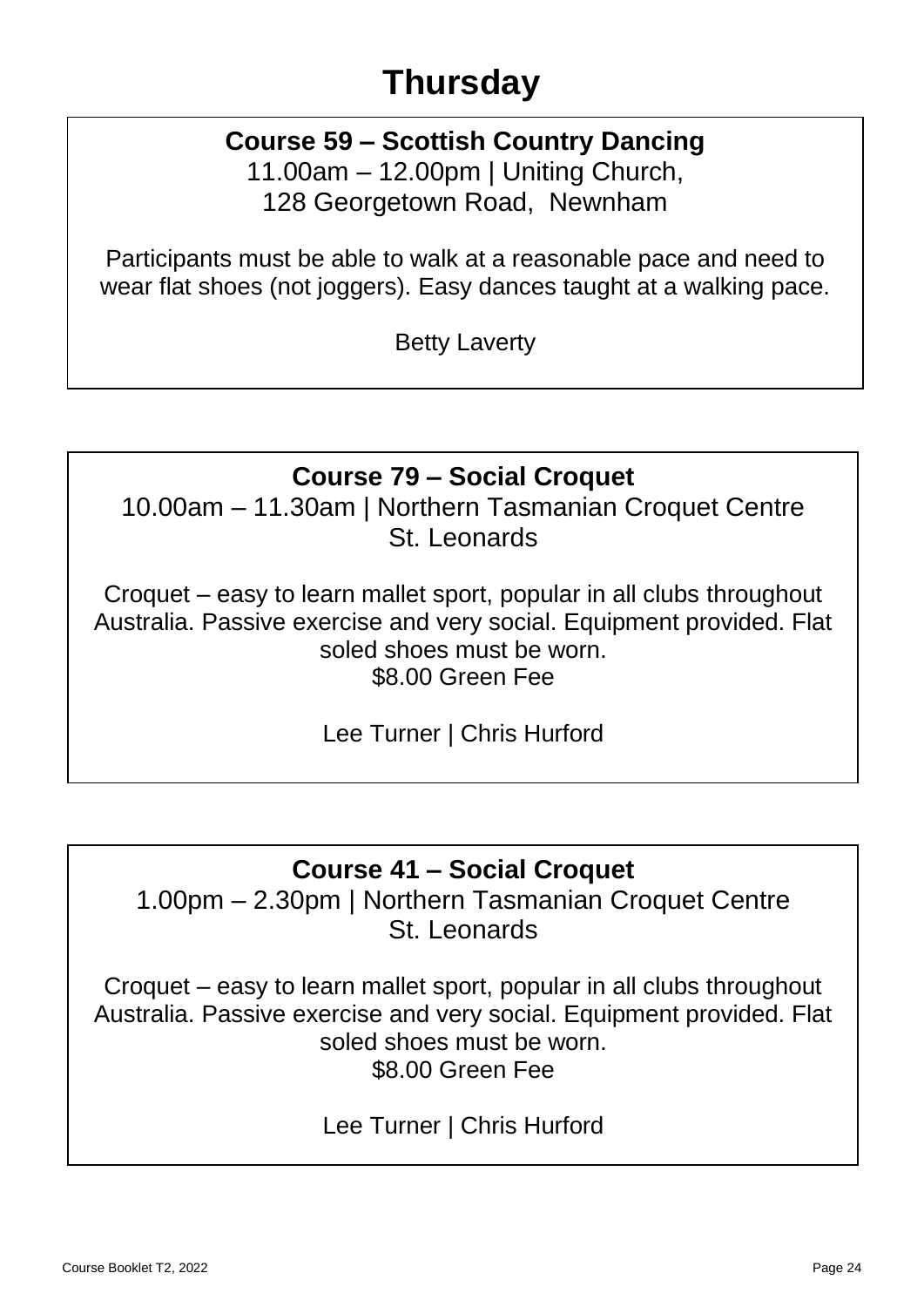| Venue         | Start | Finish | Course                                |
|---------------|-------|--------|---------------------------------------|
| 8 High Street | 9.30  | 12.00  | Multimedia Paint/Sketch A             |
|               | 9.30  | 10.30  | Italian – Level 2                     |
|               | 9.30  | 10.30  | Italian - Level 1                     |
|               | 9.30  | 10.30  | <b>French Beginners</b>               |
|               | 11.00 | 12.00  | <b>Appreciating Poetry - Limit 12</b> |
|               | 11.00 | 12.00  | <b>French Intermediate</b>            |
|               | 12.15 | 2.00   | Spirit of Philosophy                  |
|               | 12.30 | 3.00   | Multimedia Paint/Sketch B             |
|               | 12.30 | 2.00   | <b>The Writers</b>                    |
|               | 12.30 | 2.00   | Backgammon - Limit 4                  |
|               | 12.30 | 2.30   | <b>Creative Writing Co-op</b>         |
| <b>ECC</b>    | 9.30  | 10.30  | <b>Tasmanian Experiences</b>          |
| <b>ECC</b>    | 11.00 | 12.00  | Science                               |
| <b>ECC</b>    | 12.30 | 1.30   | <b>Garden Group</b>                   |
| <b>LRTC</b>   | 9.30  | 12.00  | Tennis                                |

#### **Course 42 – Multimedia - Painting and Sketching A**  9.30am – 12.00pm | 8 High Street | Art Room - **Limit 12**

We invite participants to bring their own supplies and work in whichever medium they choose.

All levels of experience are catered for with members experienced in water colours, acrylics, coloured pastels and pencils willing to share that experience and support each other. This class provides a space for members to work autonomously and enjoy the energy and creative atmosphere provided.

Joan Morley | Jenny Jones

#### **Course 57 – Italian - Level 2** 9.30am – 10.30am | 8 High Street | Room 1

After some basic Italian – Learn to listen, understand and converse.

Estelle Ross | Henrietta Houghton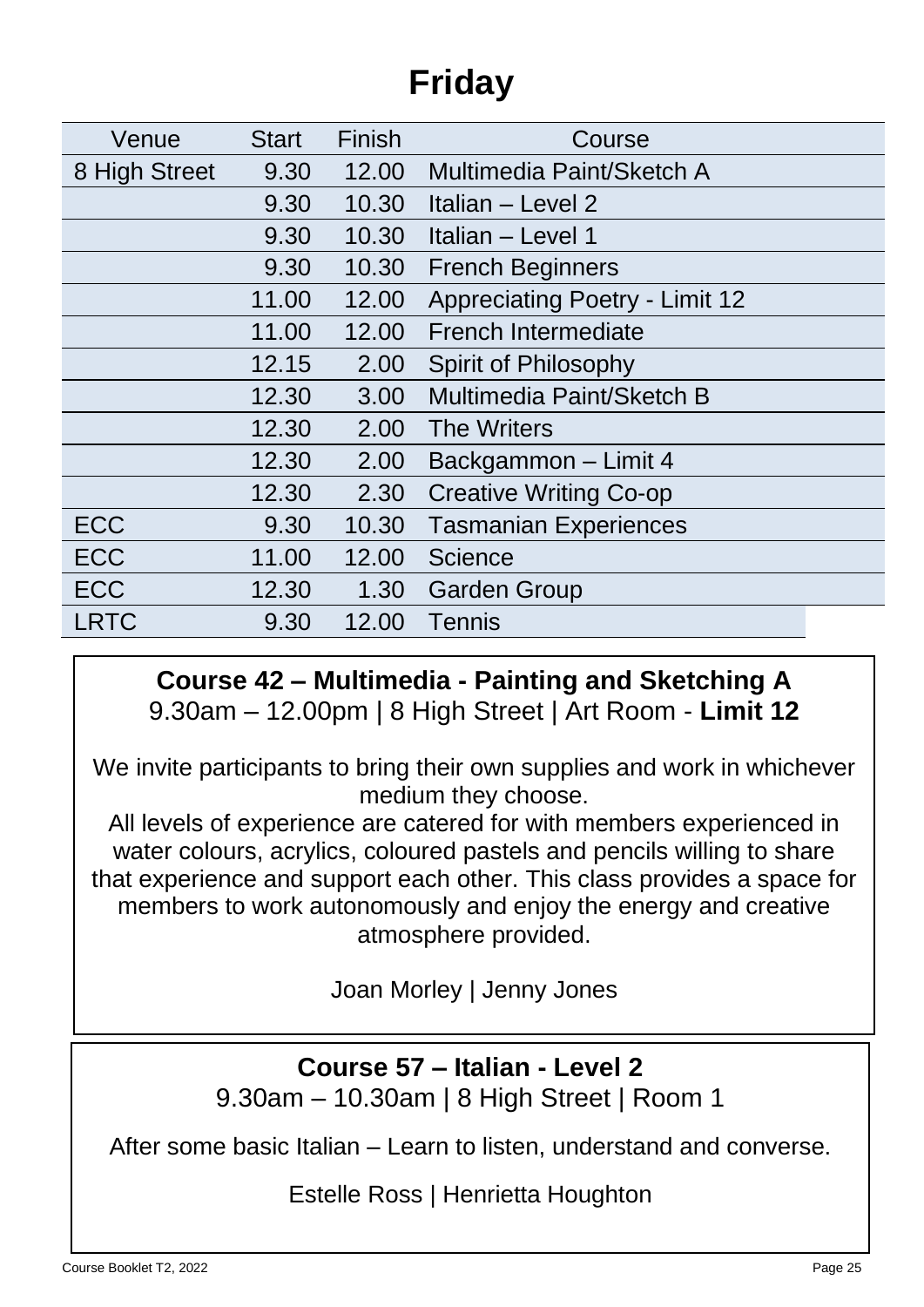#### **Course 14 – Italian – Level 1** 9.30am – 10.30am | 8 High Street | Room 2

Italian for beginners – must have basic Italian.

Rosanna Iezzi

### **Course 32 – French - Beginners**

9.30am – 10.30am | 8 High Street | Room 4

French for Beginners. Text: FACON DE PARLER Course Book 6<sup>th</sup> Edition

Kathy Dunning

# **Course 1 – Appreciating Poetry – Limit 12**

11.00am – 12.00pm | 8 High Street | Room 3

In this course we'll read and talk about poems from all times and cultures, poems from the earliest known works to ones written last week. There will be laughter, possibly tears and many surprises. As the Welsh poet Dylan Thomas said, "I could never have dreamt that there were such goings-on in the world between the covers of books, such sandstorms and ice blasts of words, staggering peace, such enormous laughter, such and so many blinding bright lights, splashing all over the pages in a million bits and pieces all of which were words, words, words, and each of which were alive forever in its own delight and glory and oddity and light."

Patience Stewart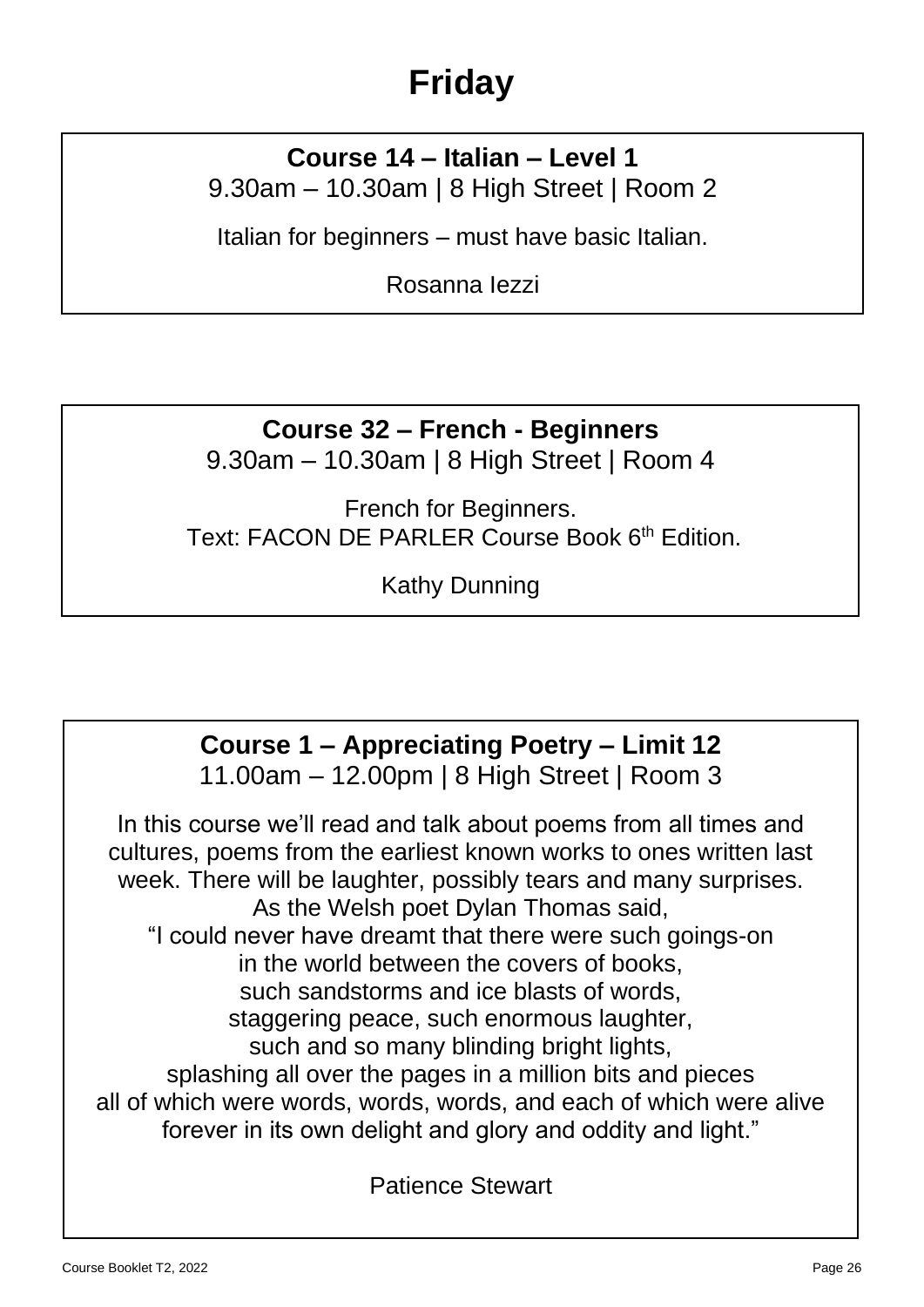#### **Course 35 – French Intermediate**  11.00am – 12.00pm | 8 High Street | Room 4

French for people with more than basic French.

Kathy Dunning

#### **Course 38 – Multimedia - Painting and Sketching B** 12.30pm – 3.00pm | 8 High Street | Art Room – **Limit 14**

We invite participants to bring their own supplies and work in whichever medium they choose. Members may come for just an hour, or longer. All levels of experience are catered for with members experienced in water colours, oils (water based only), acrylics, coloured pastels and pencils, and willing to share that experience and support each other. This class provides a space for members to work autonomously and enjoy the energy and creative atmosphere provided.

Diana Diffey | Bruce Irwin

#### **Course 52 – The Writers**

12.30pm – 2.00pm | 8 High Street | Room 1

A writing workshop for people who love to write, discuss and get some feedback on their work.

Patience Stewart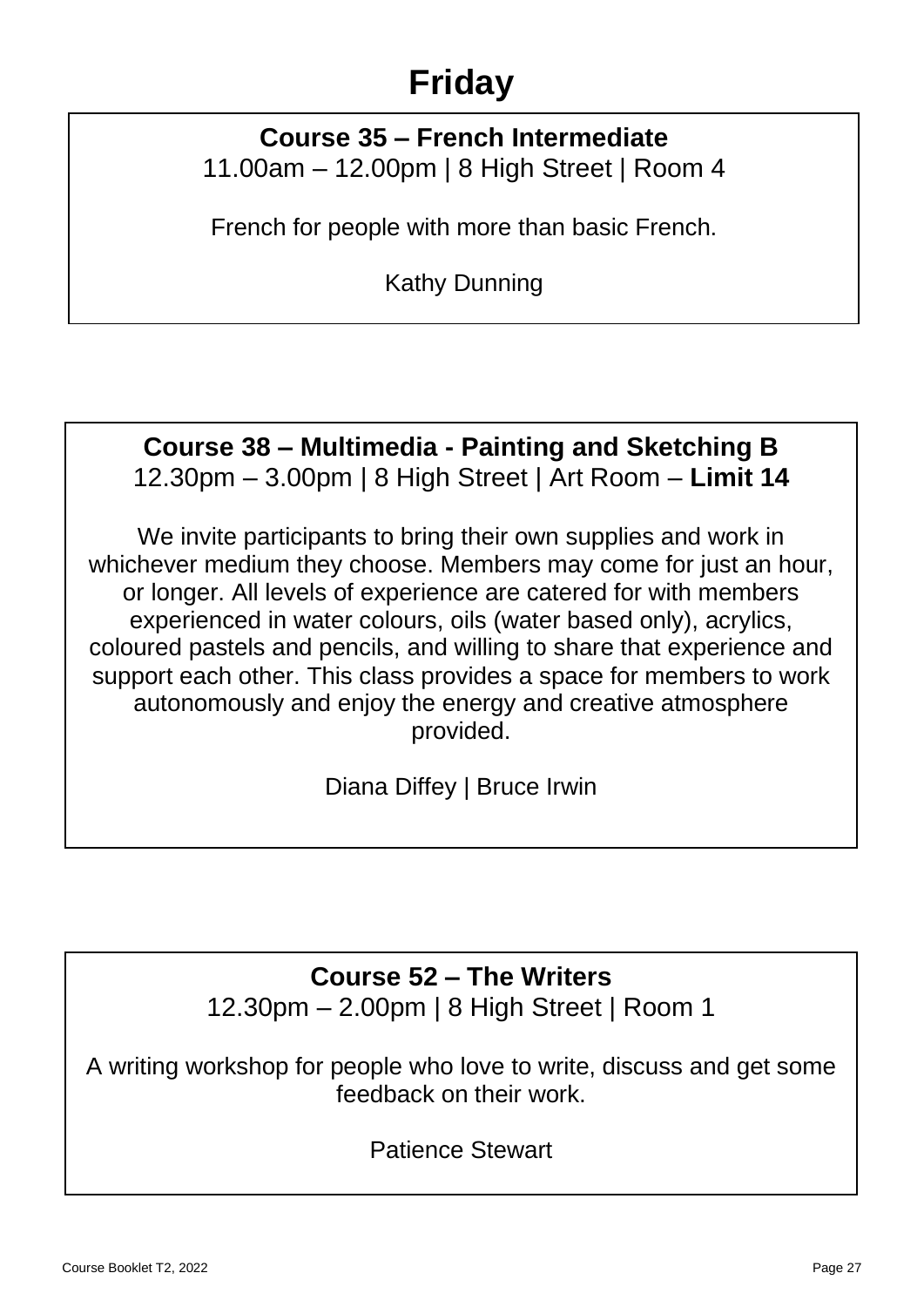#### **Course 84 – Backgammon – Limit 4** 12.30pm – 2.00pm | 8 High Street | Room 2

Learn this ancient game, including tournament rules and the importance of the doubling cube. If you are a seasoned player we could just have a few friendly games. Boards supplied though you are welcome to bring your own.

Noel Manning

#### **Course 19 – Creative Writing Co-op – Limit 12** 12.30pm – 2.30pm | 8 High Street | Room 3

If you have not been part of a writers' group before then the Creative Writers Co-op might be just what you need to take the next steps with your writing.

We share ideas, writing techniques tips and advice to facilitate the development of writers who wish to upgrade their skills. All within a happy social environment.

Peter Lyall

#### **Course 65 – Spirit of Philosophy**

12.15pm – 2.00pm | 8 High Street | Room 4

Philosophy of mind course.

David Macleod

#### **Course 67 – Tasmanian Experiences**

9.30am – 10.30am | Elderly Citizens Club Invermay

Different speaker each week. This course deals with all aspects of Tasmanians and their interests.

Carol Titmus | Liza Snow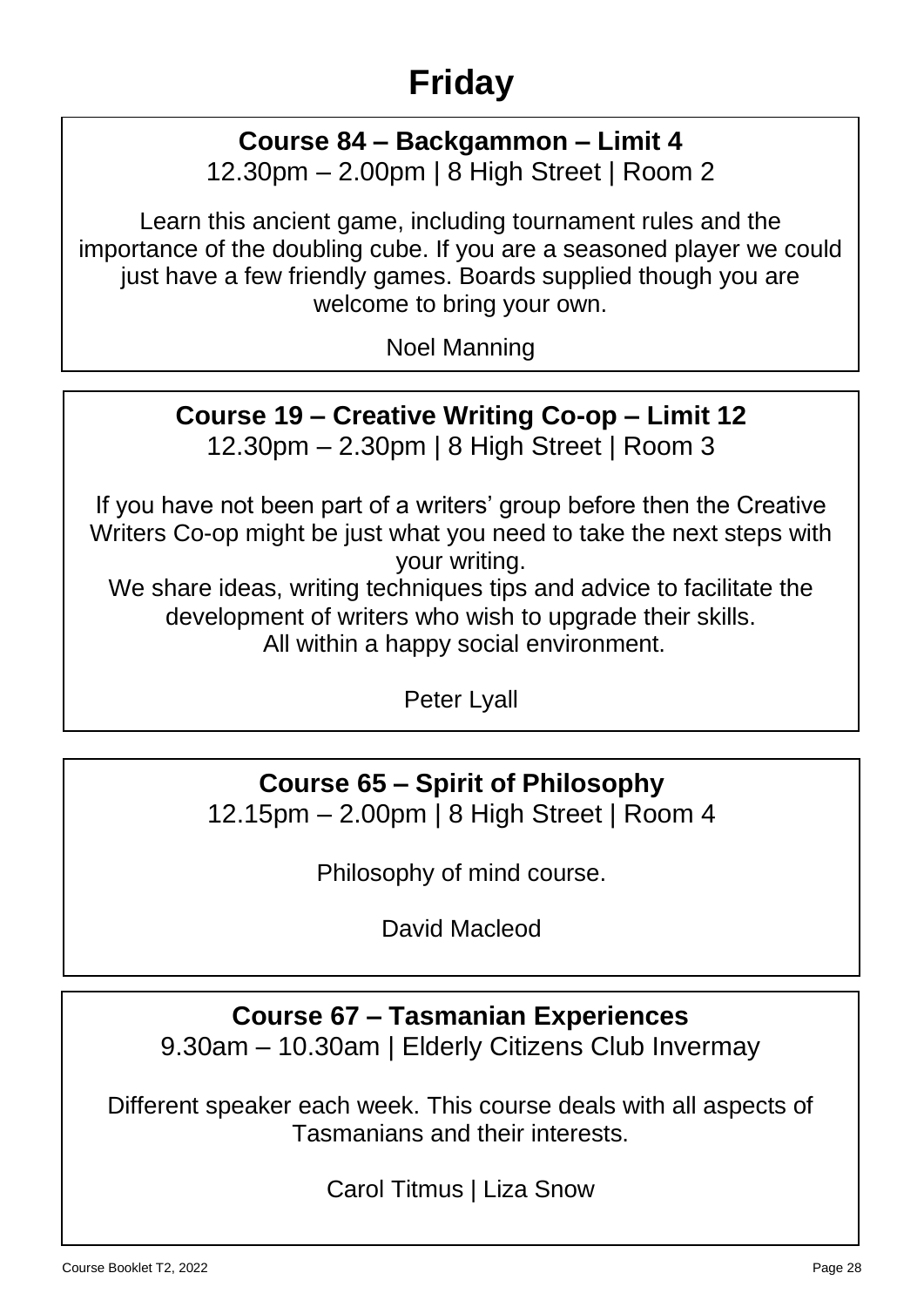#### **Course 58 – Science**

11.00am – 12.00pm | Elderly Citizens Club Invermay

A novel approach to the subject with interaction with class members, guest speakers from outside and within the school. Experiments not part of the curriculum.

Bob Sievers |

#### **Course 37 – Garden Group**

12.30pm – 1.30pm | Elderly Citizens Club Invermay

Sharing knowledge to common and complex garden tasks. Talks from invited guests on special subjects.

Judy Husband | John Husband

#### **Course 66 – Tennis**

9.30am – 12.00pm | Launceston Regional Tennis Centre, 57 Racecourse Crescent, Launceston (near Kmart)

Play is dependent upon weather as venue is outdoors. Join us for a social hit at tennis, even if you haven't played for years. Our ages at present, range from 57 to 85.

Have a chat over coffee at 12.00, we look forward to seeing you. \$5 to cover court hire and tennis balls each Friday.

> Lessons can be arranged at other times if desired. Contact Andrew or James on 6108 8290

> > Jack Hummerstone | Dennis Murphy Sue Westbrook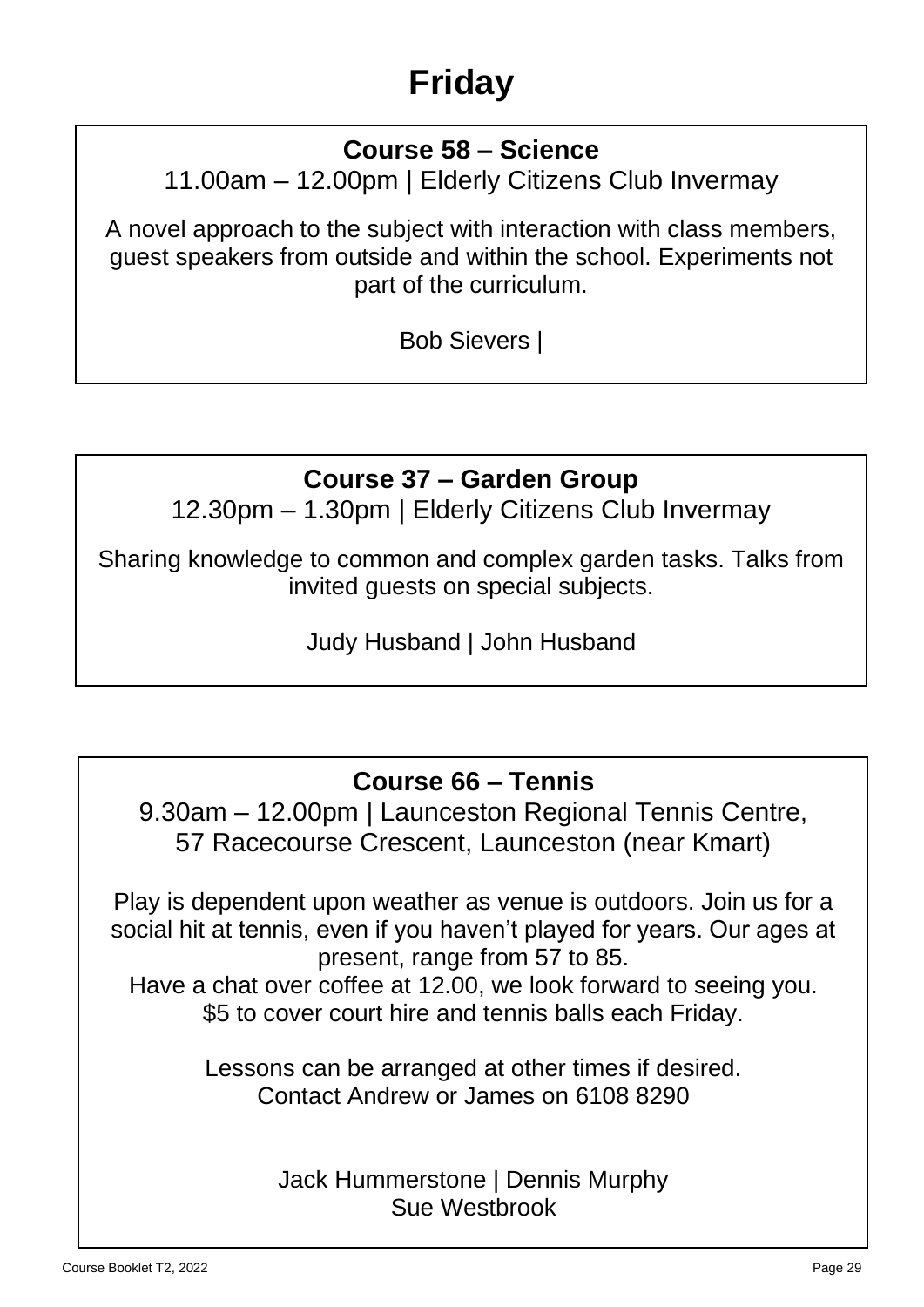### **LSS Committee Members**

(current until AGM 2023)

#### **Patron:** Hon. Don Wing AM

- **Chair:** Robert Sievers
- **Vice Chair:** Liza Snow
- **Secretary:** Carol Titmus
- **Treasurer:** Carmel Coombs
- **Committee** Terence Bracken OAM
- **Members:** Trevor Curtis-Flynn Mick Farrell Ian Kershaw Marijke Lockwood Martin Mackowski Tina Pinkard Vera Roberts Andrew Smith David Waters Jennifer Williams
- **Public Officer:** John Husband

#### **Life Members:**

Norma Pointing 2001 (dec.) Bevan Forrester 2020 (dec) Edward King 2003 (dec.) Shirley Forrester 2020 Leo Minol 2004 Kay Decker 2020 Sam Taylor 2009 (dec.) Doreen Girvan 2021 Pat O'Bryan OAM 2015 George Goldsteen 2021 Barry Lumley OAM 2015 (dec.) George Loughborough 2021 Betty Laverty OAM 2015 Trevor Curtis-Flynn 2021 Alan Jones 2019 Bob Sievers 2019 Eleanor Horder 2019